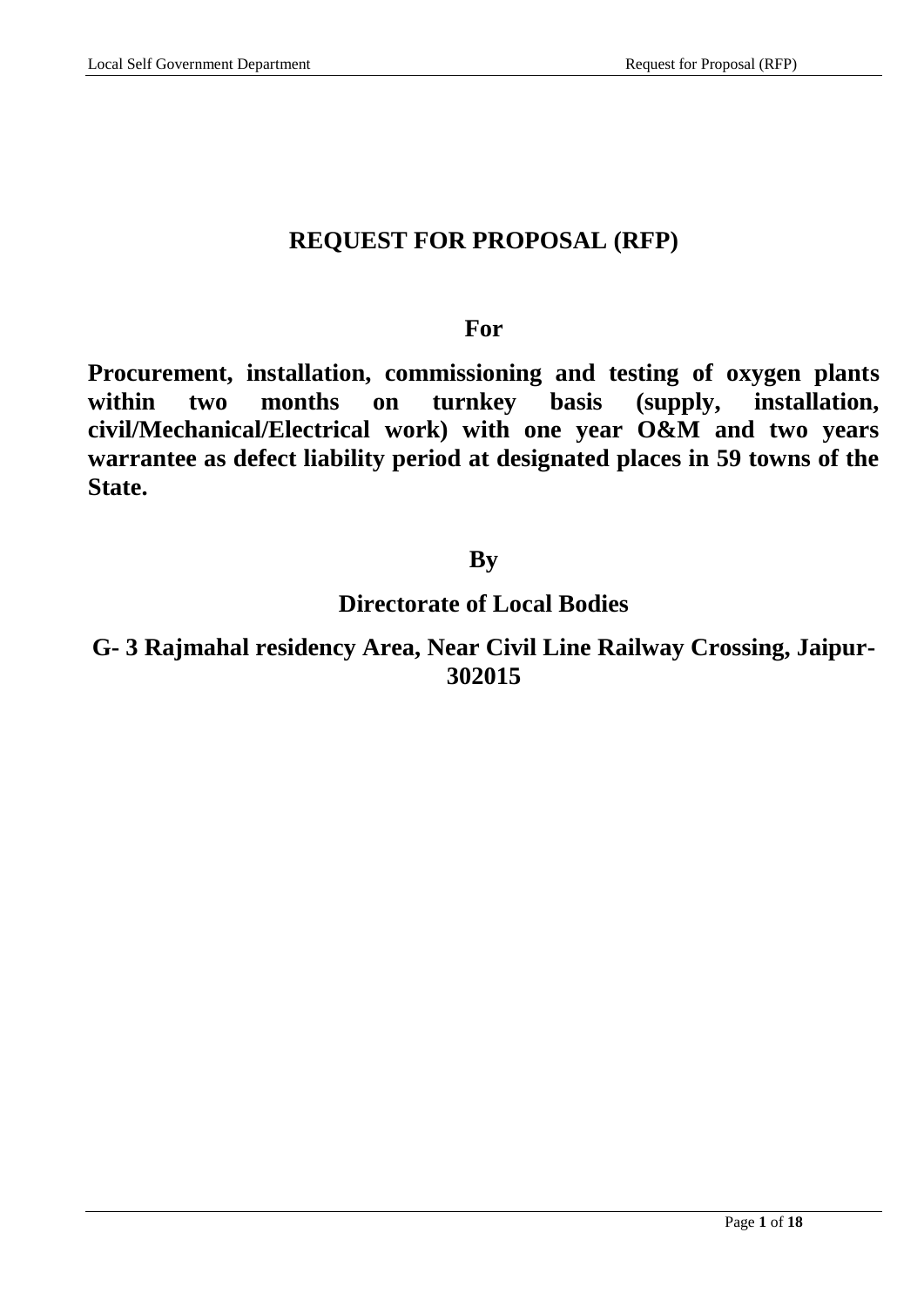## **Expression of Interest (EoI)**

Director cum Special Secretary, LSG invites proposal for procurement, installation, commissioning and testing of oxygen plant within two months on turnkey basis (supply, installation, civil/Mechanical/Electrical work) with one year O&M and two years warrantee as defect liability period at designated places in 59 towns of the State.

#### **Government of Rajasthan Local Self Government Department (Directorate of Local Bodies, Rajasthan, Jaipur)**

G-3, Rajmahal Residency, Near Civil lines, Railway Crossing, Jaipur

Tel No.: +91 141 2222469 Fax No.: +91 141 2222403 web site : www.urban.lsg.rajasthan.gov.in No: F 55 ( ) PA/CE/DLB/Corona/oxygenplant /2021/98199 Date:05.05.2021

## **Expression of Interest (EoI)**

There an urgent need of oxygen plants due to COVID-19 in the State of Rajasthan. Single stage one envelop unconditional proposal are invited on behalf of Governor of Rajasthan by Director cum Special Secretary, LSG for procurement, installation, commissioning and testing of oxygen plants within two months on turnkey basis (supply, installation, civil/Mechanical/Electrical work) with one year O&M and two years warrantee as defect liability period at designated places in 59 towns of the State.

Interested bidder (manufacturer/Authorised Dealer/Supplier/Agent) can submit their proposal through mail on [dlbrajasthan@gmail.com](mailto:dlbrajasthan@gmail.com) latest by **08.05.2021 at 5.00 PM.** Other detail of Request for Proposal (RFP) can be seen/download from www.sppp.rajasthan.gov.in and official website www.urban.lsg.rajasthan.gov.in

 **Sd/- (Deepak Nandi) Director cum Special Secretary**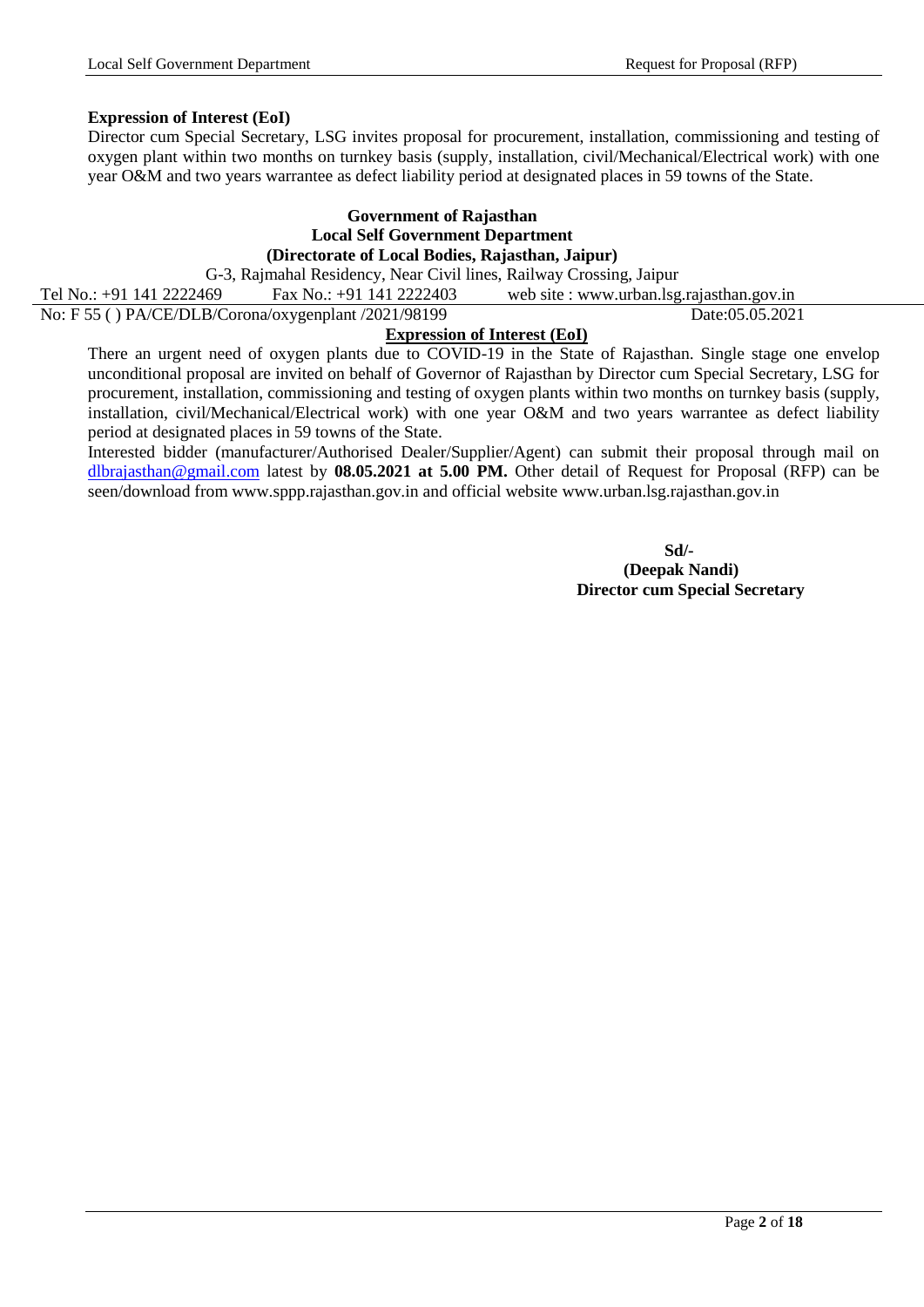## **Section I: Instructions to Bidders**

**Important Instruction:-** *The Law relating to procurement "The Rajasthan Transparency in Public Procurement Act, 2012" [hereinafter called the Act] and the "Rajasthan Public Procurement Rules, 2013" [hereinafter called the Rules] under the said Act have come into force which are available on the website of State Public Procurement Portal http://sppp.rajasthan.gov.in. Therefore, the Bidders are advised to acquaint themselves with the provisions of the Act and the Rules before participating in the Bidding process. If there is any discrepancy between the provisions of the Act and the Rules and this Bidding Document, the provisions of the Act and the Rules shall prevail.*

- **1. Scope of Bid:** In support of the Invitation to Bid indicated in the Bid Data Sheet (BDS),the Procuring Entity, as indicated in the BDS, issues this RFP for the supply of Goods/equipment and Installation Services incidental there to, as has been specified in Section V [Schedule of Supply (SS)]. The Bid includes the e-Bid, i.e. the bid invited through mail on **[dlbrajasthan@gmail.com](mailto:dlbrajasthan@gmail.com)** latest by **08.05.2021 at 5.00 PM**
- 2. **Code of Integrity:** No person participating in a procurement process shall act in contravention of the code of integrity prescribed by the State Government, as per Section 11 of the RTPP Act and Rule 80 of the RTPP Rules.
- 3. **Conflict of Interest:** A conflict of interest is considered to be a situation in which a party has interests that could improperly influence that party"s performance of official duties or responsibilities, contractual obligations, or compliance with applicable laws and regulations. A Bidder should not have a conflict of interest in the procurement in question as stated in the Rule 81 and this Bidding document. The bidders must well acquaint themselves with the provisions of the RTPP Act & Rules in this regard and must act accordingly.
- 4. **Eligible Bidders:** A Bidder may be a natural person, private Entity, government-owned Entity manufacturer/Authorised Dealer/Supplier/Agent
- 5. **Eligible Goods and Installation Services:** For purposes of this Clause, procurement, installation, commissioning and testing of oxygen plant within two months on turnkey basis (supply, installation, civil/Mechanical/Electrical work) with one year O&M and two years warrantee as defect liability period at designated places in 59 towns of the State.
- 6. **Language of Bid :** English/Hindi
- 7. **Price:** The price of the Goods quoted total price FOR at site or place of delivery of the item.
- 8. **Turnkey basis services:** The documentary evidence may be in the form of literature, design/drawings or data etc., and shall consist of a detailed description of the essential technical and performance characteristics of the Goods and Installation Services, demonstrating substantial responsiveness of the Goods and Installation Services documentary evidence specifications, designs and drawings and conformance to BIS or other acceptable codes)
- 9. **Period of Validity of Bids:** 90 Days
- **10. Deadline for Submission of Bids:** through mail on **[dlbrajasthan@gmail.com](mailto:dlbrajasthan@gmail.com)** latest by **08.05.2021 at 5.00 PM**
- **11. Bid Opening: on 08.05.2021 at 6.00 PM** by the Committee at DLB
- 12. **Clarification of Technical or Financial Bids:** To assist in the examination, evaluation, comparison and qualification of the Technical or Financial Bids, the Bid evaluation committee may, at its discretion, ask any Bidder for a clarification regarding its Bid as per RTPP Rules 2013
- 13. **Evaluation of Qualification of Bidders in Technical Bids:** by the committee based on criteria bidder whose proposal technically responsive will be consider for price evaluation.
- 14. **Procuring Entity's Right to Accept Any Bid, and to Reject Any or All Bids:** The Procuring Entity reserves the right to accept or reject any Bid, and to annul the Bidding process and reject all Bids at any time prior to Contract award without assigning any reasons thereof and without thereby incurring any liability to the Bidders.
- **15. Procuring Entity's Right to increase place and Quantities: As** per the requirement
- 16. **Dividing quantities among more than one Bidder at the time of award:** As per RTPP Rule 2013
- 17. **Acceptance of the successful Bid and award of contract:** As per RTPP Rule 2013
- 18. **Signing of contract:** After approval of lowest evaluated rates from competent Authority by DLB, Raj Jaipur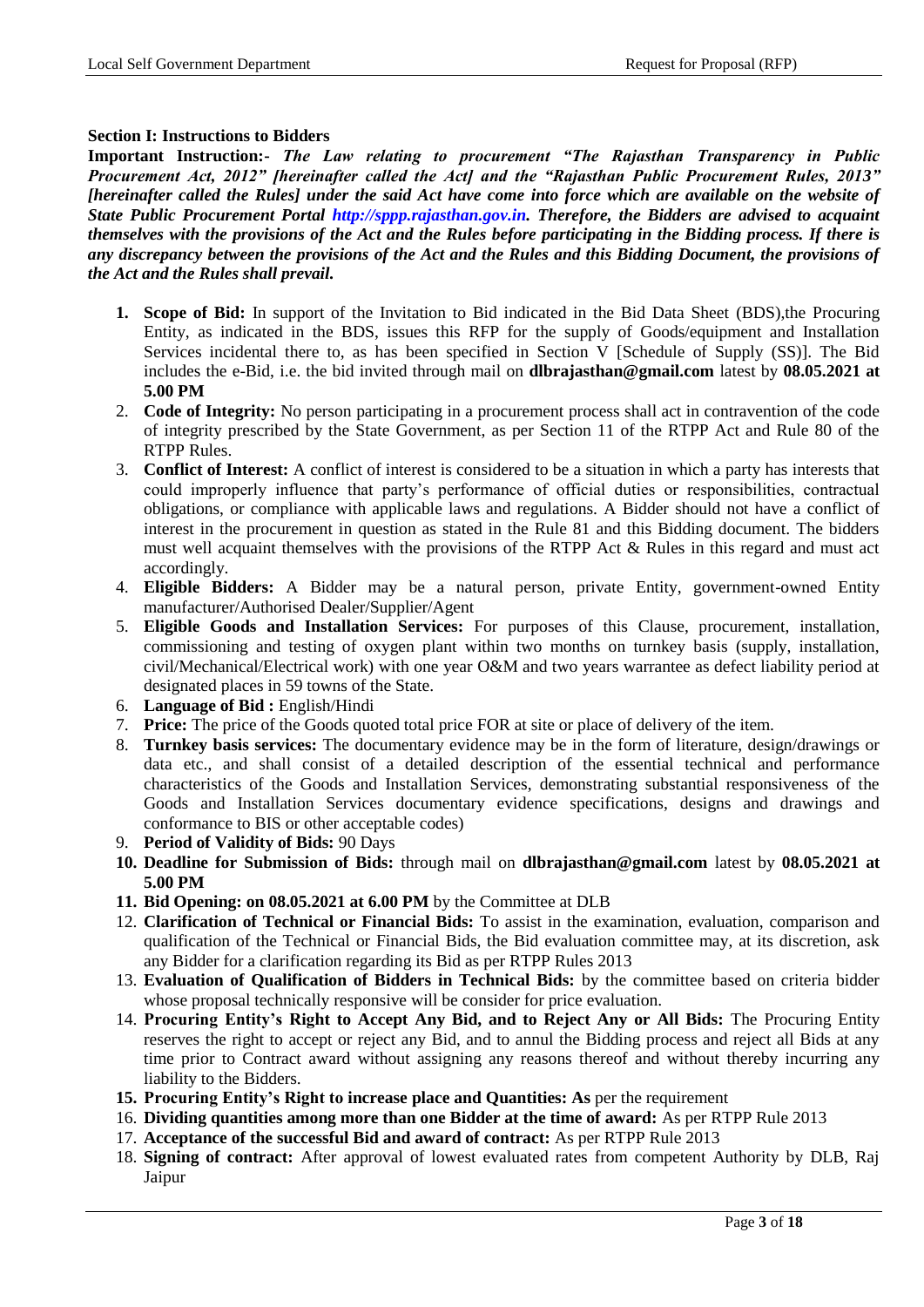- 19. **This RFP Document and any addenda thereto**, together with any further communications are now being issued for the purpose of inviting bids only. The bidder shall not disclose any information contained in the documents or otherwise supplied in connection with this bid invitation to any third party except for the purpose of preparing his Bid. The bidder shall maintain complete confidentiality till the Contract is awarded. In the event that such confidentiality is breached, Director local Self department may reject the Bid.
- 20. The bidders are advised to explicitly read this RFP document, addendum /corrigendum /clarification issued, if any, as available on *[www.sppp.rajasthan.gov.in](http://www.sppp.rajasthan.gov.in/)* included in the scope of work & all other terms & conditions mentioned in the RFP shall applicable.
- 21. Alterations or overwriting, if any, should be avoided. However, if there are any, should be legible and signed by the bidder alongside such alterations or overwriting. However, whitener should not be used for any alterations.
- 22. Bids complete in all respects must be submitted not later than the date and time indicated Director local Self department, Jaipur may, at its discretion, extend this deadline for the submission of Bids by amending the RFP Document and in that case all rights and obligations of Director local Self department, Jaipur and the bidders previously subject to the original deadline shall thereafter be subject to the deadline as extended.
- 23. The bidder will be bound by the details furnished by it to Director local Self department, Jaipur while submitting the Bid or at subsequent stage. In case any of such documents furnished by it is found to be false at any stage, it would be deemed to be a breach of terms of contract making it liable for legal action besides termination of License.
- 24. Director local Self department, Jaipur may at its sole discretion and at any time during the processing of Bid, disqualify any bidder from the Bidding process if the bidder has: Made misleading or false representations in the forms, statements and attachments submitted in proof of the eligibility requirements. If found to have a record of poor performance such as abandoning works, not properly completing the contract, inordinately delaying completion, being involved in litigation or financial failures, etc. Fails to provide clarifications related thereto, when sought. Director local Self department, Jaipur, at its sole discretion and without incurring any obligation or liability, reserves the right, at any time, to; suspend and /or cancel the Process and/ or amend and/ or supplement the bidding Process or modify the dates or other terms and conditions relating thereto; consult with any bidder in order to receive clarification or further information; retain any information and/ or evidence submitted to the Director local Self department, Jaipur by, on behalf of, and/ or in relation to any bidder; and/ or Independently verify, disqualify, reject and/ or accept any and all submission or other information and/ or evidence submitted by or on behalf of any bidder.
- 25. It shall be deemed that by submitting the bid, the bidder agrees and release the Director local Self department, Jaipur, its employees, agents and advisers, irrevocably, unconditionally, fully and finally from any and all liability for claims, losses, damages, costs, expenses or liabilities in any way related to or arising from the exercise of any rights and/ or performance of any obligations hereunder, pursuant hereto and: or in connection herewith and waives any and all rights and / or claims it may have in this respect, whether actual or contingent, whether present or future.
- 26. Director local Self department, Jaipur reserves the right to verify all statements, information and documents submitted by the bidder in response to the Bid Document. Any such verification or lack of such verification by the Director local Self department, Jaipur shall not relieve the bidder of its obligations or liabilities hereunder nor will it affect any rights of the Director local Self department, Jaipur there under.
- 27. Director local Self department, Jaipur may issue clarification/ amendments on its own or in response to queries. All clarifications and interpretations issued by Director local Self department, Jaipur shall be deemed to be part of the RFP.
- 28. The Bid shall contain: with each page signed by the bidder in acceptance of the terms and conditions therein, along with scanned copy of all the required documents. All the documents should be signed and stamped on each page, before scanning, by the authorized representative of the bidder.
	- 1. Manufacturer Authorization Certificate.
	- 2. Sale and Service Centre Details.
	- 3. Self-declaration on Letterhead for Non-Black-listing.
	- 4. Status of Firm (Individual/Partnership firm/Company) should be submitted with proof.
	- 5. GST registration Certificate
	- 6. Compliance sheet with brochure and required Certification Documents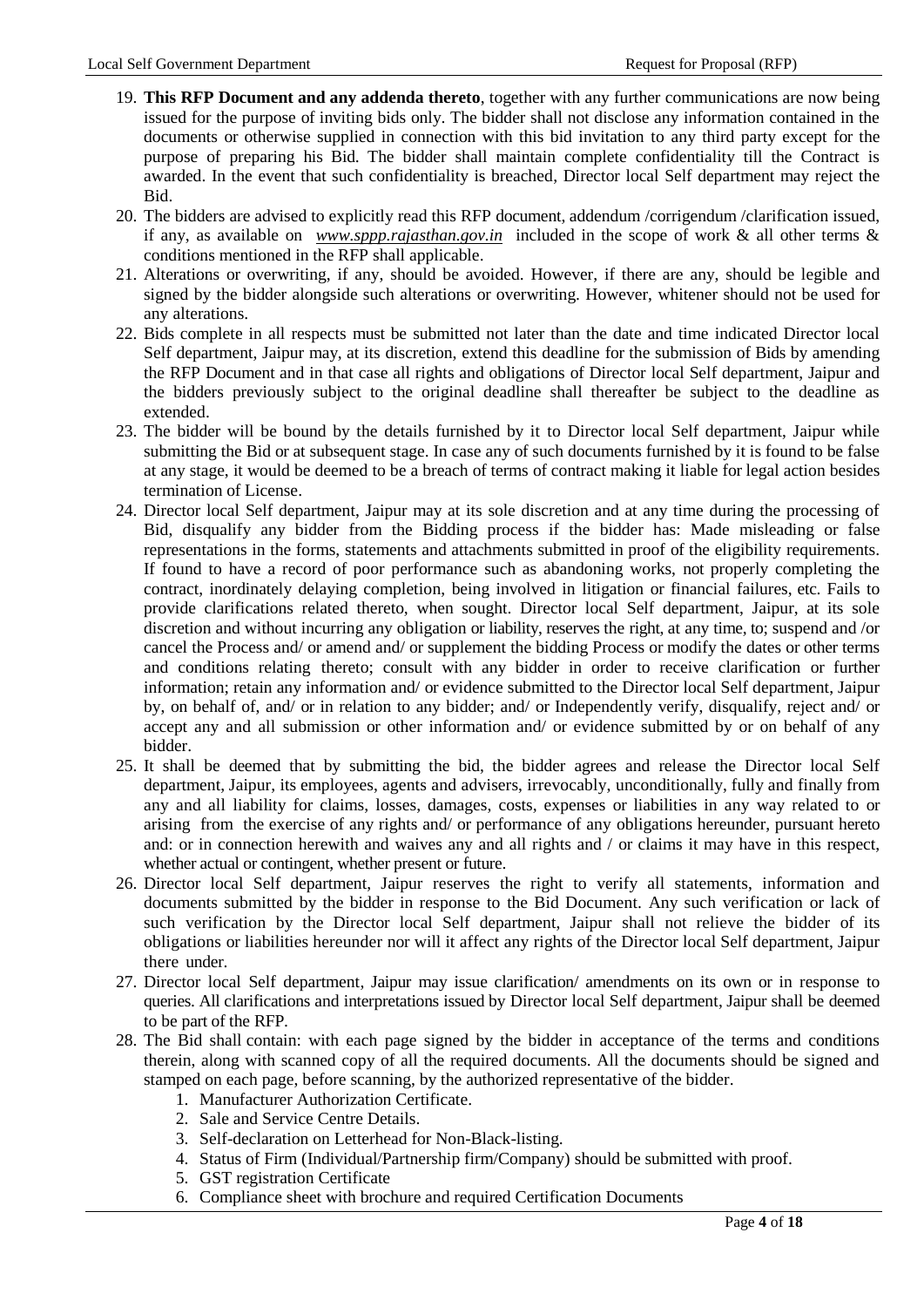29. **Financial Proposal:** This Part should contain the financial offer in the prescribed format as per Annexure-B. Financial proposal should not be indicated at any place other than specified sheet in the Bid, otherwise the proposal shall be summarily rejected.

*Note: Rate quoted should be all inclusive for carrying out activities in the scope of supply and installation, commissioning and warrantee of supplied item during warrantee period. It is to be noted that any other taxes, as applicable shall be inclusive, only GST as applicable chargeable extra as per the prevailing rate and rules.*

#### **Evaluation and Qualification Criteria**

The following criteria may be used individually or in combination to establish one or several critical qualifications of the Bidder:

| S.No             | Criteria                                               | <b>Document Required</b>                  |
|------------------|--------------------------------------------------------|-------------------------------------------|
| 1.               | <b>Contractual Experience:</b> The bidder should be in | Valid registration certificate Rajasthan  |
|                  | business and should be registered in business at       | Shop & Commercial Establishments Act,     |
|                  | least the last 3 years.                                | 1958 or any other act of GoI/GoR or       |
|                  |                                                        | company registered<br>under<br>Indian     |
|                  |                                                        | <b>Companies Act 1956</b>                 |
| 2.               | Technical Experience: The bidder should have           | Bidder should provide copy of work order  |
|                  | satisfactory supplied and installed one oxygen         | its<br>completion/performance<br>and      |
|                  | plant (on PSA) technology in the last Five years.      | certificate/material<br>receipt/payment   |
|                  | Experience of current year shall also be counted up    | installation document wherever goods      |
|                  | to the last day of month previous to the one in        | supplied and delivered                    |
|                  | which tender invited.                                  |                                           |
| 3.               | Manufacturer's Authorization                           | Copy of certificate issued by manufacture |
|                  |                                                        | in prescribed format in bid document      |
| $\overline{4}$ . | Oxygen generation plant shall have valid               | Copy of valid certification               |
|                  | crtification of ISO 13485/CE/US FDA standard           |                                           |
| 5.               | GST registration certificates: GST registration        | Copy of GST registration                  |
|                  | certificates shall be submitted by the Bidder          |                                           |
| 6.               | The written confirmation of Authorization to           | On letter head                            |
|                  | sign on behalf of the Bidder shall consist: Power      |                                           |
|                  | of Attorney/ Board Resolution by the Bidder            |                                           |
|                  | required/ Letter of Authorization written on the       |                                           |
|                  | Letter Head by the Bidder                              |                                           |
|                  |                                                        |                                           |

*Note:* 

- *i. For experience claim bidder should provide copy of work order and its completion/performance certificate/material receipt/payment related document wherever goods supplied and delivered to GoI/GoR/Autonomous Bodies of GoI/GoR/ULB/Government undertaking/Public Sector Undertaking/Government Enterprises or Government/Private Hospitals.*
- *ii. In case of substantially completion, Supplier has completed supply and delivery of goods (equipment/vehicle/machinery) at least the quantity required for qualification, out of large size contract shall be taken as technical experience.*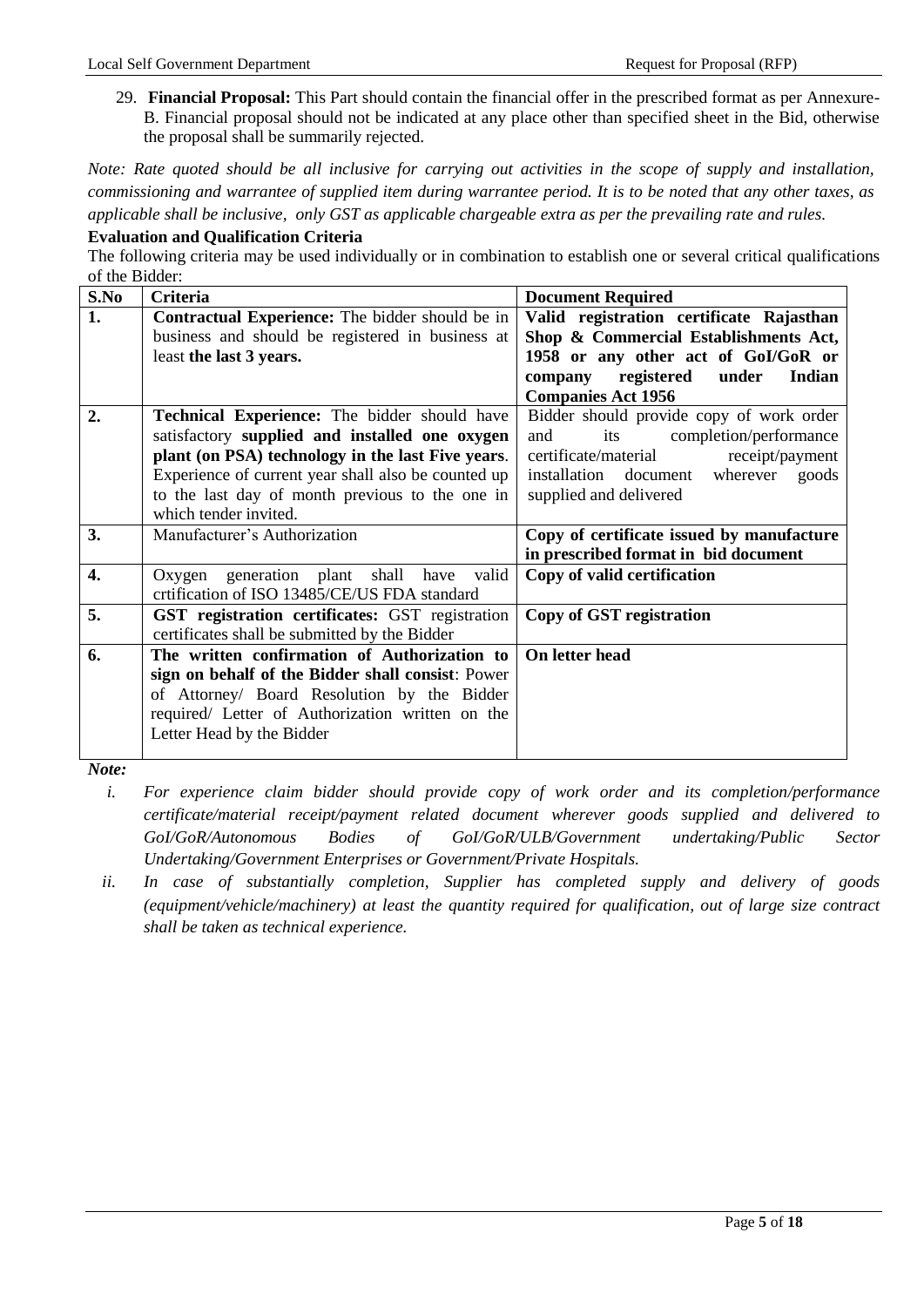# **Delivery and Completion Schedule**

**Delivery:** "Delivery", as used herein, shall mean the date of delivery of the Goods to the designated Place of Delivery. The delivery period shall be **two months** start as of stipulated date of start as per Notification of Award. **Delivery location:** Delivery shall be given at the site. The FOR of supply shall be workshop/ office/ the destination as mentioned in supply order. Director or his authorized representative may also issue purchase/supply order or/and make payment. The successful bidder has to execute such orders placed with him in accordance the condition of the contract. F.O.R at respective place/hospital.

| Sr. No         | <b>Name of City</b> | <b>Name of Agency</b> | <b>Approx Plant Capacity</b> |                             |  |  |
|----------------|---------------------|-----------------------|------------------------------|-----------------------------|--|--|
|                |                     |                       | No. of Cylinders (per day)   | N Cubic meter<br>(per hour) |  |  |
| $\mathbf{1}$   | $\overline{2}$      | 3                     | $\overline{\mathbf{4}}$      | 5                           |  |  |
| $\mathbf{1}$   | Ajmer               | <b>ADA</b>            | 500                          | 150                         |  |  |
| $\overline{2}$ | <b>Bikaner</b>      | <b>UIT</b>            | 500                          | 150                         |  |  |
| $\overline{3}$ | Bharatpur           | Corporation & UIT     | 500                          | 150                         |  |  |
| $\overline{4}$ | Jaipur              | <b>JDA</b>            | 2000                         | 600                         |  |  |
| 5              | Jodhpur             | <b>JoDA</b>           | 1000                         | 300                         |  |  |
| 6              | Kota                | <b>UIT</b>            | 1000                         | 300                         |  |  |
| $\overline{7}$ | Udaipur             | <b>UIT</b>            | 1000                         | 300                         |  |  |
| 8              | Kishangarh          | Council               | $\overline{75}$              | 24                          |  |  |
| 9              | Beawar              | Council               | 75                           | 24                          |  |  |
| 10             | Alwar               | <b>UIT</b>            | 150                          | 48                          |  |  |
| 11             | Bhiwadi             | <b>UIT</b>            | $\overline{75}$              | $\overline{24}$             |  |  |
| 12             | <b>Barmer</b>       | <b>UIT</b>            | 150                          | 48                          |  |  |
| 13             | <b>Balotra</b>      | Council               | 150                          | 48                          |  |  |
| 14             | Banswara            | Council               | 150                          | 48                          |  |  |
| 15             | Bhilwara            | <b>UIT</b>            | 500                          | 150                         |  |  |
| 16             | Chittorgarh         | Council & UIT         | 100                          | 30                          |  |  |
| 17             | Pratapgarh          | Council               | 100                          | 30                          |  |  |
| 18             | Dausa               | Council               | 100                          | 30                          |  |  |
| 19             | Dungarpur           | Council               | 100                          | 30                          |  |  |
| 20             | Tonk                | Council               | 100                          | 30                          |  |  |
| 21             | Sujangarh           | Council               | $\overline{50}$              | $\overline{15}$             |  |  |
| 22             | Dholpur             | Council               | 100                          | $\overline{30}$             |  |  |
| 23             | Shri Ganganagar     | Council               | 150                          | 48                          |  |  |
| 24             | Hanumangarh         | Council               | 150                          | 48                          |  |  |
| 25             | Jaisalmer           | Council & UIT         | 100                          | $\overline{30}$             |  |  |
| 26             | Jalore              | Council               | 150                          | $\overline{48}$             |  |  |
|                |                     |                       |                              |                             |  |  |

## **Oxygen Gas Plant establishment tentative location and approx capacity**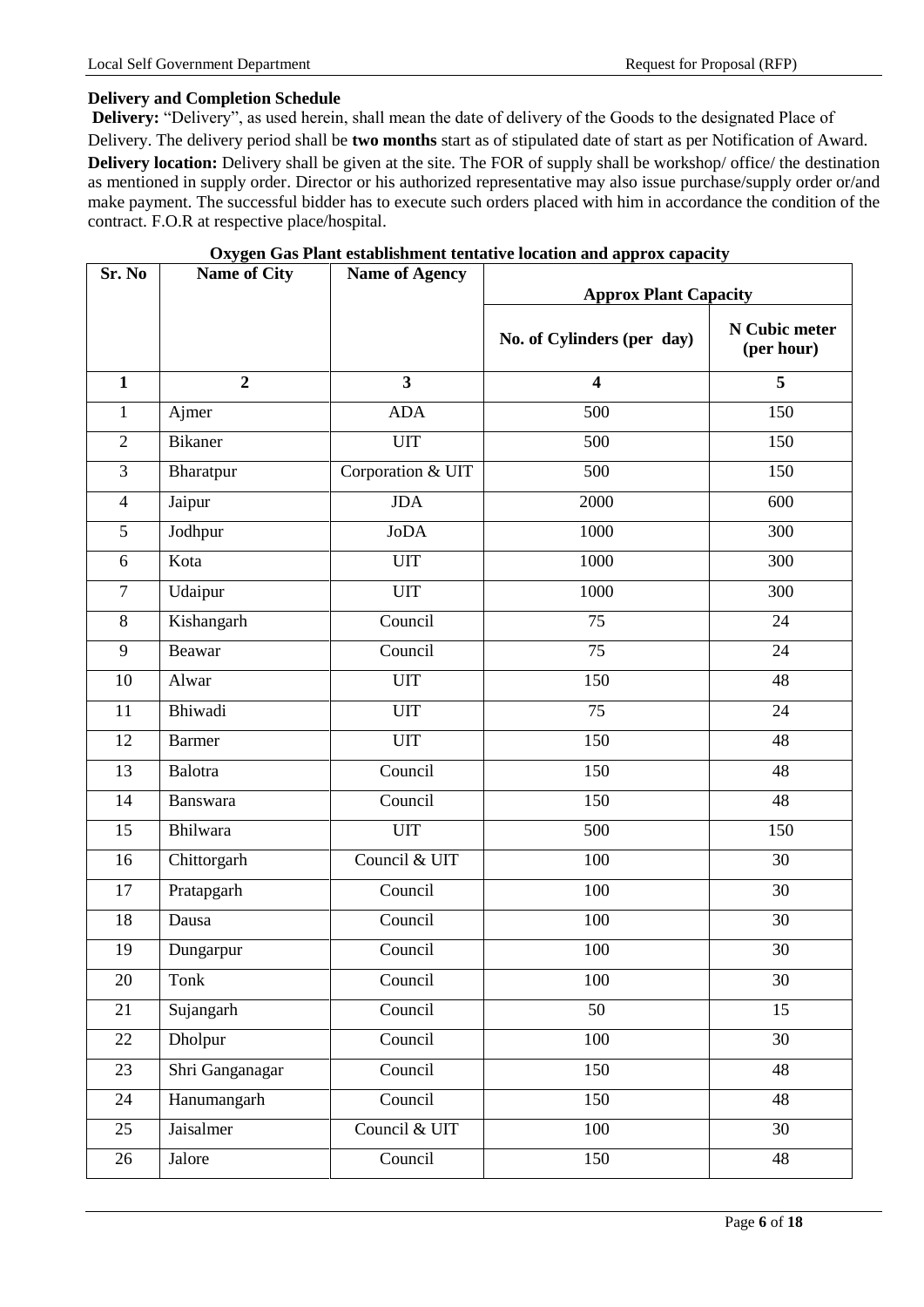| 27 | Jhalawar &<br>Jhalarapatan | Council                | 100             | 30              |
|----|----------------------------|------------------------|-----------------|-----------------|
| 28 | Jhunjhunu                  | Council                | 150             | 48              |
| 29 | Nagour                     | Council                | 150             | 48              |
| 30 | Makrana                    | Council                | 100             | 30              |
| 31 | Pali                       | Council                | 150             | 48              |
| 32 | Rajsamand                  | Council                | 100             | 30              |
| 33 | Sawaimadhopur              | Council                | 100             | 30              |
| 34 | Gangapurcity               | Council                | 100             | 30              |
| 35 | Sikar                      | Council                | 150             | 48              |
| 36 | Sirohi                     | Council                | 150             | 48              |
| 37 | Nimbahera                  | Municipal Board        | 50              | 15              |
| 38 | Ratangarh                  | <b>Municipal Board</b> | 50              | 15              |
| 39 | Sardarshar                 | Municipal Board        | 50              | 15              |
| 40 | Nawalgarh                  | Municipal Board        | 50              | 15              |
| 41 | Mertacity                  | Municipal Board        | $\overline{50}$ | $\overline{15}$ |
| 42 | Fathepur                   | <b>Municipal Board</b> | 50              | 15              |
| 43 | Abu road                   | Municipal Board        | 100             | 30              |
| 44 | Sumerpur                   | <b>Municipal Board</b> | $\overline{75}$ | 24              |
| 45 | Deoli                      | Municipal Board        | 50              | 15              |
| 46 | Suratgarh                  | Municipal Board        | 50              | 15              |
| 47 | Kothputli                  | Municipal Board        | 75              | 24              |
| 48 | Pipadcity                  | Municipal Board        | 50              | 15              |
| 49 | Kuchaman City              | Municipal Board        | 75              | 24              |
| 50 | Sojatcity                  | Municipal Board        | $\overline{75}$ | 24              |
| 51 | Nathdwara                  | Municipal Board        | 100             | 30              |
| 52 | <b>Bhinmal</b>             | Municipal Board        | 75              | 24              |
| 53 | Niwai                      | Municipal Board        | 75              | 24              |
| 54 | Kekri                      | Municipal Board        | 75              | 24              |
| 55 | Falodi                     | Municipal Board        | $\overline{75}$ | 24              |
| 56 | Shahpura (Jaipur)          | <b>Municipal Board</b> | 50              | 15              |
| 57 | Ringus                     | Municipal Board        | 50              | 15              |
| 58 | Pilani                     | Municipal Board        | 50              | 15              |
| 59 | Bamanwas                   | Municipal Board        | 50              | 15              |

# **Technical Specifications**

# **A. Specifications and standards:-**

i. The supplier shall ensure that the goods and services comply with the technical specifications and other provisions of the contract.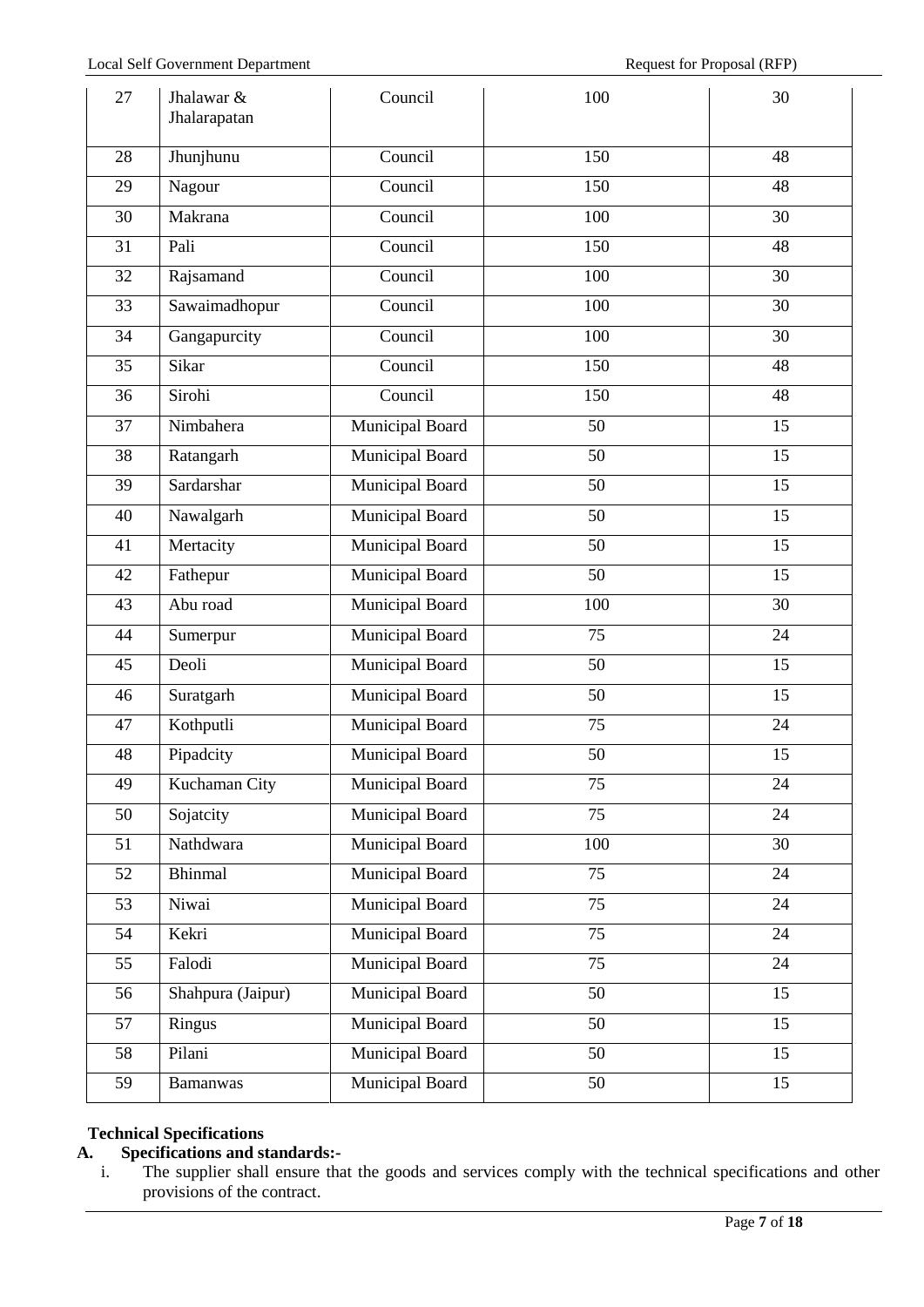- ii. The supplier shall be entitled to disclaim responsibility for any design, data, drawing, specification or other document, or any modification thereof provided or designed by or on behalf of the purchaser, by giving a notice of such disclaimer to the purchaser.
- iii. The goods and services supplied under this contract shall conform to the standards of the technical specifications, when no applicable standard is mentioned; the standards shall be equivalent or superior to the official standard whose application is appropriate to the country of origin of the goods.
- iv. Wherever references are made in the contract to codes and standards in accordance with which it shall be executed, the edition or the revised version of such codes and standards shall be those specified in technical Specifications
- v. During contract execution, any changes in any such codes and standards shall be applied only after approval by the Department and shall be treated in accordance with the conditions of contract

# **B. Schedule of equipment and technical specifications:**

- i. The bidders shall complete the schedule (s) and technical specifications for the goods and equipment to be supplied in their entirety so as to demonstrate their compliance with the requirements of the bidding documents.
- ii. The materials, equipment and services to be supplied under the contract shall be like that use of such materials equipment and services shall not infringe or violate any industrial property or intellectual property rights or claims of any third party.
- iii. Oxygen purity should be  $93\% +3$  supply should be medical oxygen grade only
- iv. discharge pressure more than 7 bar
- v. Flow meter shall be approved /celebrated from appropriate authority
- vi. Auto switch over system for regular supply of oxygen
- vii. Voltage Stabilizer for the plant shall be provided
- viii. Product shall have valid certification e.g. UPS/IP/CENDA/Indian Drugs Standard Control Organization
- ix. System shall be attached with existing manifold room and pipeline
- x. Circuit diagram& manual of the equipment will be provided by supplier
- xi. All required spare parts should be available at service centre of supplier

General Civil Specification for proposed oxygen plants shed in hospitals is located all over state of Rajasthan

- 1. Prefab structures or on site shed made of angle iron structure, wall and roofing of coated CGI sheets and pipe structure.
- 2. Plinth of shed 300-400 mm.
- 3. Height of structure minimum 3.5 mt.
- 4. Flooring- Tremix cement concrete 100 mm thick flooring with Ironite toping to give smooth and tough finish over 100 mm thick PCC (1:1.5:3) and 200 mm thick stone soling.
- 5. 1 m minimum circulation space to be kept around plant.
- 6. Provision of exhaust fan, ventilator, steel door and window as per norms. *Note :- Height and dimension to be vary according to plant capacity.*

#### **Estimate**

#### **Name of work :- SITC of Oxygen Generation Plant 50/75/100/150 Cylinders Capacity in Rajasthan.**

### **NON-BSR ITEM (PART-A)**

| S.No.       | Item                                                                                                |
|-------------|-----------------------------------------------------------------------------------------------------|
|             | SITC of Pressure Swing Absorption Oxygen Generator Plant capacity should be minimum                 |
|             | 15/24/30/48 cum per hr. or Approx 250/400/500/800 LPM equal to 50/75/100/150 (Approx. )Jumbo        |
|             | Cylinders per day with stand alone two compressor and two dryers, after cooler etc. working in      |
|             | tendem As per following Specifications:                                                             |
| a           | Purity of Oxygen $93\% \pm 3\%$ @4.1 bar pressure minimum                                           |
| $\mathbf b$ | For 50 cylinder: Rotary Screw type air compressor of suitable capacity (2 Nos) as per afore mention |
|             | Approx 20-22 KW capacity, 400 V-415 v /3 Phase /50 HZ supply system, Outlet pressure 4.1 BAR,       |
|             | Maximum Output Pressure 7.5 BAR.                                                                    |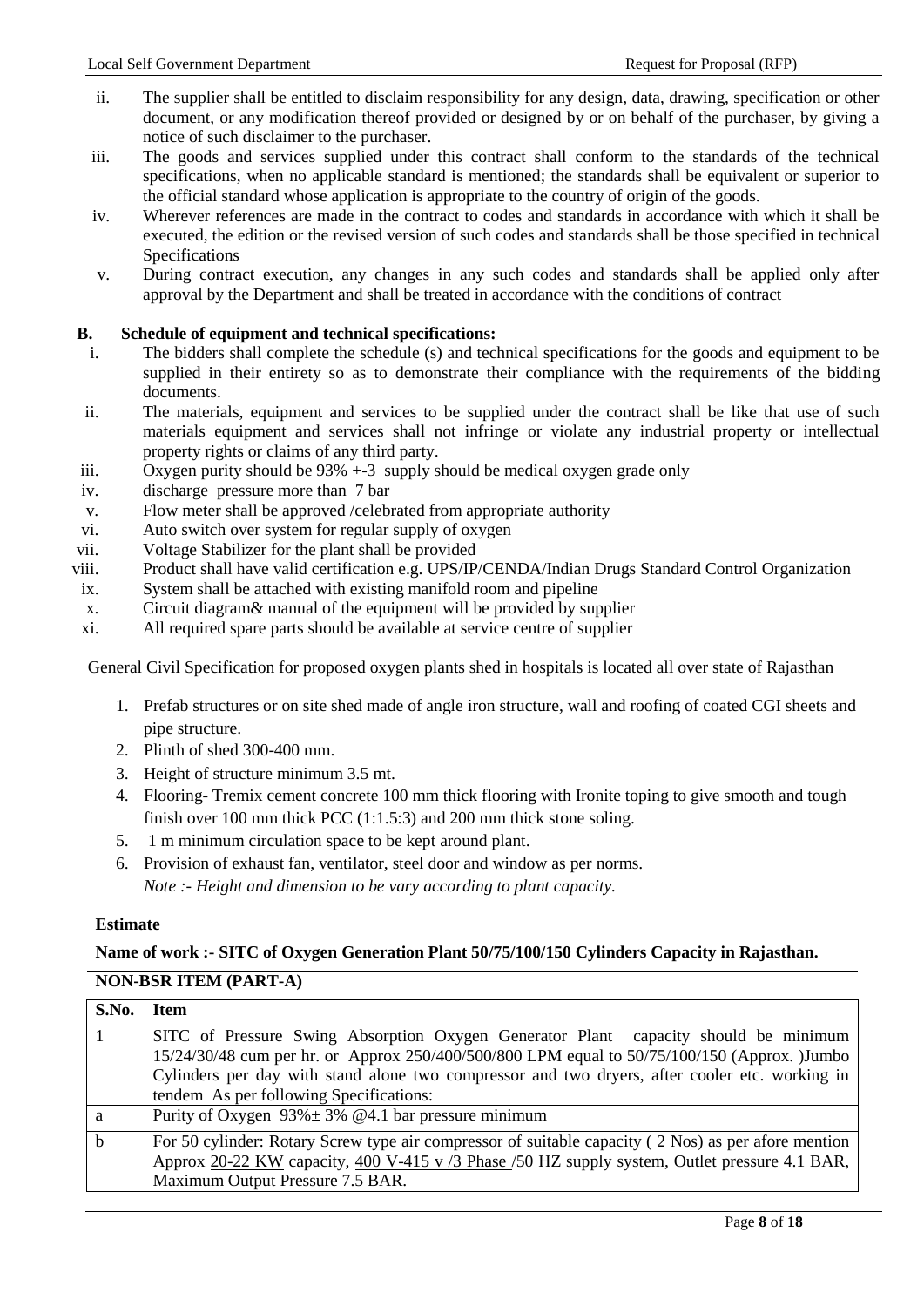|                                                                                                                                                                                                                                                                                                                                                                                                                                | For 75 cylinder: Rotary Screw type air compressor of suitable capacity (2 Nos) as per afore mention<br>Approx 30-32 KW capacity, 400 V-415 v /3 Phase /50 HZ supply system, Outlet pressure 4.1 BAR,           |
|--------------------------------------------------------------------------------------------------------------------------------------------------------------------------------------------------------------------------------------------------------------------------------------------------------------------------------------------------------------------------------------------------------------------------------|----------------------------------------------------------------------------------------------------------------------------------------------------------------------------------------------------------------|
|                                                                                                                                                                                                                                                                                                                                                                                                                                | Maximum Output Pressure 7.5 BAR.                                                                                                                                                                               |
|                                                                                                                                                                                                                                                                                                                                                                                                                                | For 100 cylinder: Rotary Screw type air compressor of suaitable capacity (2 Nos) as per afore                                                                                                                  |
|                                                                                                                                                                                                                                                                                                                                                                                                                                | mention Approx 35-38 KW capacity, 400 V-415 v /3 Phase /50 HZ supply system, Outlet pressure                                                                                                                   |
|                                                                                                                                                                                                                                                                                                                                                                                                                                | 4.1 BAR, Maximum Output Pressure 7.5 BAR.                                                                                                                                                                      |
|                                                                                                                                                                                                                                                                                                                                                                                                                                | For 150 cylinder: Rotary Screw type air compressor of suaitable capacity (2 Nos) as per afore                                                                                                                  |
|                                                                                                                                                                                                                                                                                                                                                                                                                                | mention Approx 58-60 KW capacity, 400 V-415 v /3 Phase /50 HZ supply sytem, Outlet pressure 4.1                                                                                                                |
|                                                                                                                                                                                                                                                                                                                                                                                                                                | BAR, Maximum Output Pressure 7.5 BAR.                                                                                                                                                                          |
| $\mathbf c$                                                                                                                                                                                                                                                                                                                                                                                                                    | The unit should comprise four stage air filtration, consists of moisture seperator, 0.1 micron pre                                                                                                             |
|                                                                                                                                                                                                                                                                                                                                                                                                                                | filter before the Refrigerated air dryer, another two filters 0.1 and 1 micron after the dryer then a                                                                                                          |
|                                                                                                                                                                                                                                                                                                                                                                                                                                | carbon tower which makes sure 0 oil and vapour in the down stream air. The carbon should last for                                                                                                              |
|                                                                                                                                                                                                                                                                                                                                                                                                                                | more than three years . and it should be provided 1 micron filter after carbon tower. Beneath this                                                                                                             |
|                                                                                                                                                                                                                                                                                                                                                                                                                                | filter a moisture alarm should be incorporated to switch off the PSA system in case of dryer auto<br>drain failure. In the Oxygen downstream it should incorporate 0.5 particle filter and a bacterial filter. |
| d                                                                                                                                                                                                                                                                                                                                                                                                                              | For 50/75/100 This unit should also comprise of 1nos air receiver 1000 Litres, oxygen /Buffer tanks                                                                                                            |
|                                                                                                                                                                                                                                                                                                                                                                                                                                | 1000 Ltrs as per standards, an in-line flow meter, In-line Oxygen Analyzer, certifying the capacity                                                                                                            |
|                                                                                                                                                                                                                                                                                                                                                                                                                                | shall be installed at the outlet of the oxygen receiver                                                                                                                                                        |
|                                                                                                                                                                                                                                                                                                                                                                                                                                | For 150 This unit should also comprise of 1nos air receiver 1500 Litres, oxygen /Buffer tanks 1500                                                                                                             |
|                                                                                                                                                                                                                                                                                                                                                                                                                                | Ltrs as per standards, an in-line flow meter, In-line Oxygen Analyzer, certifying the capacity shall                                                                                                           |
|                                                                                                                                                                                                                                                                                                                                                                                                                                | be installed at the outlet of the oxygen receiver                                                                                                                                                              |
| e                                                                                                                                                                                                                                                                                                                                                                                                                              | In case PSA Oxygen Generator failure, an auto switch over system to regular supply of oxygen is                                                                                                                |
|                                                                                                                                                                                                                                                                                                                                                                                                                                | incorporated so that automatically back up from cylinders shall be taken over. To show this effect an                                                                                                          |
|                                                                                                                                                                                                                                                                                                                                                                                                                                | alarm system should be installed with this system.                                                                                                                                                             |
| $\mathbf f$                                                                                                                                                                                                                                                                                                                                                                                                                    | All the system piping and fittings , all the interconnections, and piping up to manifold roomshall be                                                                                                          |
|                                                                                                                                                                                                                                                                                                                                                                                                                                | of stainless steel and is in the scope of work of the bidder.                                                                                                                                                  |
| $\mathbf{g}% _{T}=\mathbf{g}_{T}=\mathbf{g}_{T}=\mathbf{g}_{T}=\mathbf{g}_{T}=\mathbf{g}_{T}=\mathbf{g}_{T}=\mathbf{g}_{T}=\mathbf{g}_{T}=\mathbf{g}_{T}=\mathbf{g}_{T}=\mathbf{g}_{T}=\mathbf{g}_{T}=\mathbf{g}_{T}=\mathbf{g}_{T}=\mathbf{g}_{T}=\mathbf{g}_{T}=\mathbf{g}_{T}=\mathbf{g}_{T}=\mathbf{g}_{T}=\mathbf{g}_{T}=\mathbf{g}_{T}=\mathbf{g}_{T}=\mathbf{g}_{T}=\mathbf{g}_{T}=\mathbf{g}_{T}=\mathbf{g}_{T}=\math$ | This system should be comprising of OFF-Spec Valve to prevent the supply of impure oxygen to go                                                                                                                |
|                                                                                                                                                                                                                                                                                                                                                                                                                                | into the system if the purity goes to below the 90%.                                                                                                                                                           |
| $\boldsymbol{h}$                                                                                                                                                                                                                                                                                                                                                                                                               | The Unit can be monitor on line through by service team /authorised person 24/7 on no extra cost                                                                                                               |
|                                                                                                                                                                                                                                                                                                                                                                                                                                | The Voltage Stabilizer of suitable capacity and standard make as per manufacturer guideline should                                                                                                             |
|                                                                                                                                                                                                                                                                                                                                                                                                                                | be provided.                                                                                                                                                                                                   |
|                                                                                                                                                                                                                                                                                                                                                                                                                                | The size of the display screen (Touch screen digital Display) 7" to 10 "                                                                                                                                       |
|                                                                                                                                                                                                                                                                                                                                                                                                                                | The Makes of PSA Plant should be ISO:13485/CE/US FDA certified.                                                                                                                                                |
|                                                                                                                                                                                                                                                                                                                                                                                                                                | The bidder shall have to be submit test results from NABL notified third party inspection after                                                                                                                |
|                                                                                                                                                                                                                                                                                                                                                                                                                                | installation and commissioning of PSA Plant.                                                                                                                                                                   |
| $\overline{2}$                                                                                                                                                                                                                                                                                                                                                                                                                 | P&F 240/415 V AC MCB with positive isolation of breaking capacity not less than 10 KA (B/C/D)                                                                                                                  |
|                                                                                                                                                                                                                                                                                                                                                                                                                                | tripping characteristic) ISI marked IS 8828(1996)]/ conforming to IEC 60898 in existing board/sheets                                                                                                           |
|                                                                                                                                                                                                                                                                                                                                                                                                                                | including making connections, testing etc. as required. Four Pole MCB40 A 63 A rating                                                                                                                          |
| 3                                                                                                                                                                                                                                                                                                                                                                                                                              | Maintenance free Gel Earthing with Pipe in pipe / Pipe in strip technology filled with anti                                                                                                                    |
|                                                                                                                                                                                                                                                                                                                                                                                                                                | corrosive conductive compound (CPRI Tested) below the ground in $150 - 200$ mm dia. earth pit &                                                                                                                |
|                                                                                                                                                                                                                                                                                                                                                                                                                                | surrounding filled with required mineral filling compound (MFC should have hygroscopic property                                                                                                                |
|                                                                                                                                                                                                                                                                                                                                                                                                                                | to retain the moisture for long time to create low resistance zone ) and C.C. finished chamber<br>covered with hinged type with locking arrangement C.I. Cover, C.I. Frame of size 300mm x 300mm               |
|                                                                                                                                                                                                                                                                                                                                                                                                                                | complete testing of earth resistance as required. of following sizes.                                                                                                                                          |
|                                                                                                                                                                                                                                                                                                                                                                                                                                | With Strip in Pipe Technology with 80 - 100 micron GI Coating                                                                                                                                                  |
|                                                                                                                                                                                                                                                                                                                                                                                                                                | GI pipe $2000$ mm long , $63 / 80$ mm, Inner strip 50 mm x 3 mm copper                                                                                                                                         |
| $\overline{4}$                                                                                                                                                                                                                                                                                                                                                                                                                 | S & Laying following size earth wire/strip in horizontal or vertical run in ground/surface/recess                                                                                                              |
|                                                                                                                                                                                                                                                                                                                                                                                                                                | including riveting, soldering, saddles, making connection etc. as required. 8 SWG copper Wire 20mm                                                                                                             |
|                                                                                                                                                                                                                                                                                                                                                                                                                                | x 3mm copper strip                                                                                                                                                                                             |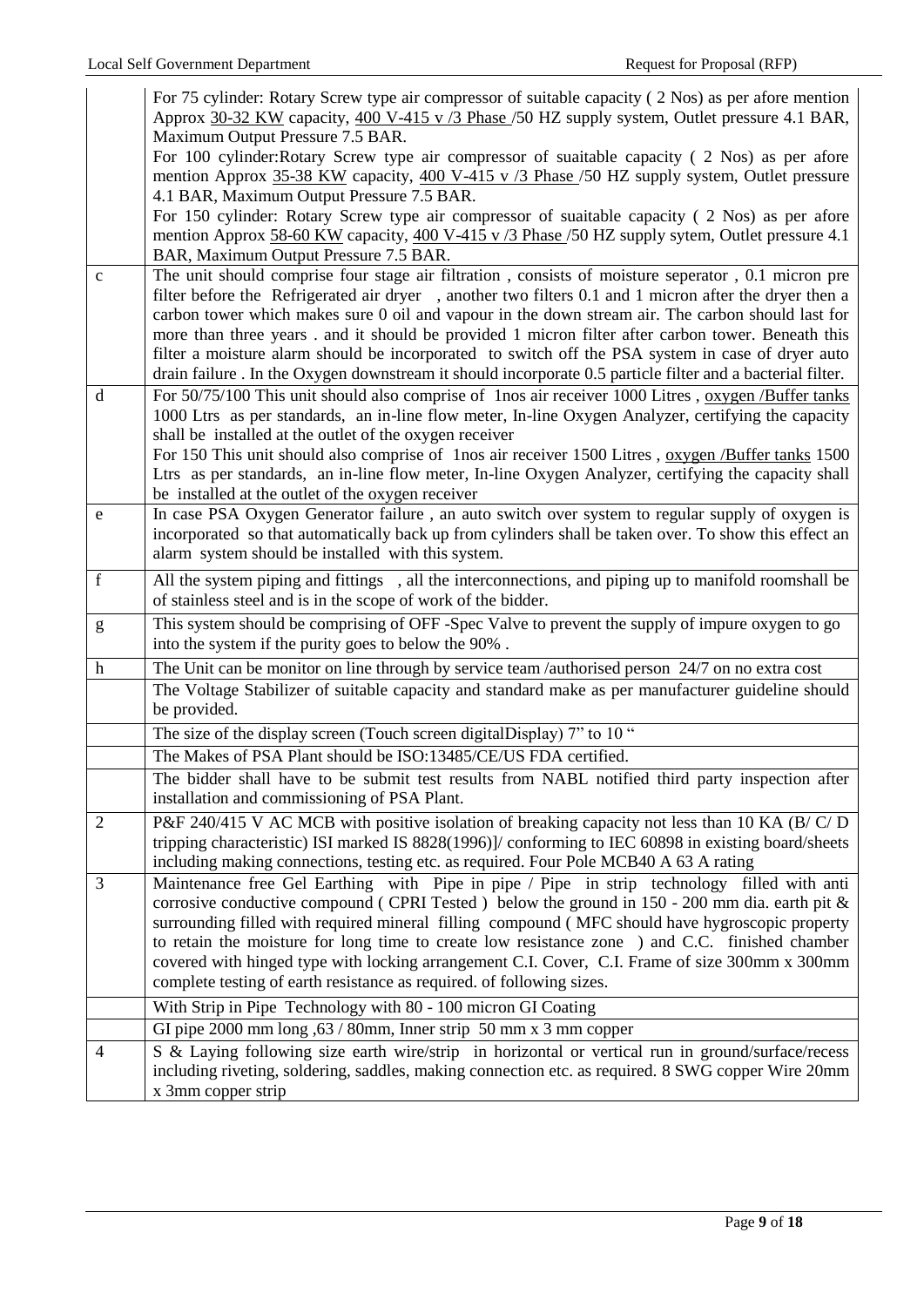| $\mathfrak{S}$      | SITC of wall/ free standing floor mounted dust and vermin proof compartmentalized cubical panel<br>made out of CRCA sheet, required hardware, duly treated for derusting in 7 tank process with<br>dephosphating and with powder coating on both side of panel in desired shade The panel having PU/<br>Neoprene rubber gasket of not less than 3mm thickness, separate detachable gland plate M.S. base<br>channel , hinged door with locking arrangement for equipment/switchgear . Thickness of sheet shall<br>not be less than 1.6 mm up to 600 mm length / width of any compartment and be of 2.0 mm above<br>600 mm. Load bearing structure shall be of 2.0 mm thick sheet supported by base M.S. channel if<br>required. Side walls and cable alley compartments having bolted type doors with / without<br>detachable extension type structure. (only outer area on all sides shall be measured $\&$ panel to be<br>fabricated from CPRI approved fabricator) |
|---------------------|-----------------------------------------------------------------------------------------------------------------------------------------------------------------------------------------------------------------------------------------------------------------------------------------------------------------------------------------------------------------------------------------------------------------------------------------------------------------------------------------------------------------------------------------------------------------------------------------------------------------------------------------------------------------------------------------------------------------------------------------------------------------------------------------------------------------------------------------------------------------------------------------------------------------------------------------------------------------------|
| 6<br>$\overline{7}$ | Supplying and fixing of Aluminium / Copper bus bar by means of SMC / DMC type insulator, high<br>tensile nuts and bolts spring washers in existing panel including bending, cutting in required shape<br>and size and colour coding with heat shrinkable PVC sleeves. Electrolytic grade Aluminium bus bar                                                                                                                                                                                                                                                                                                                                                                                                                                                                                                                                                                                                                                                            |
|                     | SF of $(0-500)$ V range Volt meter on existing panel, making connection by PVC insulated copper<br>conductor with PVC sleeves / channel etc. as required. Digital type                                                                                                                                                                                                                                                                                                                                                                                                                                                                                                                                                                                                                                                                                                                                                                                                |
| 8                   | SF of CT operated direct reading type Ampere meter on existing panel, making connection by PVC<br>insulated copper conductor with PVC sleeves / channel etc. as required. Digital type Below 500 A                                                                                                                                                                                                                                                                                                                                                                                                                                                                                                                                                                                                                                                                                                                                                                    |
| 9                   | SF of Current Transformer, with all necessary support in existing panel including connection etc. as<br>required . up to 150 / 5 Ratio, 5 VA, class 1 accuracy                                                                                                                                                                                                                                                                                                                                                                                                                                                                                                                                                                                                                                                                                                                                                                                                        |
| 10                  | SF of selector switch of 10 A for voltmeter (4 position) including making connection etc. as<br>required.                                                                                                                                                                                                                                                                                                                                                                                                                                                                                                                                                                                                                                                                                                                                                                                                                                                             |
| 11                  | SF of CT linked selector switch of 10 A for Ampere meter (4 position) including making<br>connection etc. as required.                                                                                                                                                                                                                                                                                                                                                                                                                                                                                                                                                                                                                                                                                                                                                                                                                                                |
| 12                  | SF of 110/220 V, LED (22.5 mm dia) Indicating lamp with integral circuit, terminal block,<br>including connection etc. as required. Red/yellow/Green colour                                                                                                                                                                                                                                                                                                                                                                                                                                                                                                                                                                                                                                                                                                                                                                                                           |
| 13                  | S & F of Electrical insulating rubber matts confirming to IS: 15652 / 2006 with one side anti skid<br>abberation marks and pasting the mat with synthetic rubber adhesive as required. 3.3 KV, 2 mm<br>thick with proof voltage 10 KV / 3 min. and Break Down Voltage 30 KV                                                                                                                                                                                                                                                                                                                                                                                                                                                                                                                                                                                                                                                                                           |
| 14                  | P/Laying P.V.C. / XLPE insulated & P.V.C. sheathed cable of 1.1 KV grade with aluminium<br>conductor of IS:1554 P-I / IS:7098 P - I of Group 1 of approved make in ground as per IS:1255<br>including excavation of 30cmx75cm size trench, 25 cm thick under layer of sand, IInd class bricks<br>covering, refilling earth, compaction of earth, making necessary connection, testing etc. as required of<br>size. 3.5 core* 120.0 Sq.mm 3.5 core* 70.0 Sq.mm 3.5 core* 50.0 Sq.mm 3.5 core* 240.0 Sq.mm<br>3.5 core* 150.0 Sq.mm                                                                                                                                                                                                                                                                                                                                                                                                                                     |
| 15                  | P&F on load change over switch, front handle operated, four pole 415 V conforming to IS:13947 P-<br>III including connections, testing etc. as required in the following rating: Open execution type200 A                                                                                                                                                                                                                                                                                                                                                                                                                                                                                                                                                                                                                                                                                                                                                             |
| 16                  | S & Laying following size' B ' class G.I. Pipe confirming to IS : 1239 P - 1 (1990) with accessories<br>for laying earth conductor/strip / cable in ground/surface/recess as required 100 mm dia.                                                                                                                                                                                                                                                                                                                                                                                                                                                                                                                                                                                                                                                                                                                                                                     |
| 17                  | Supplying and making one end termination with heavy duty single compression brass gland SIBG<br>type, heavy duty aluminium lugs duly crimped with crimping tool, PVC tape etc for following size of<br>Armoured PVC insulated & PVC sheathed/ XLPE aluminium conductor cable of 1100 volt grade as<br>required of size. 3.5 core* 120.0 Sq.mm 3.5 core* 70.0 Sq,mm 3.5 core* 50.0 Sq.mm 3.5 core*<br>240.0 Sq.mm 3.5 core* 150.0 Sq.mm                                                                                                                                                                                                                                                                                                                                                                                                                                                                                                                                |
| 18                  | SITC of quick make and quick break 4 POLE current limiting MCCB having following current<br>rating, short circuit breaking capacity at 440/415 V, 50 Hz; O/L & S/C settings and conforming to<br>IS 60947-2 / IEC 60947-2 with front face and centralized adjustable, line load interchangeability,<br>having positive isolation capability, provision for UVR, shunt trip, earth fault trip, push (test) to<br>trip, including making connections with lugs & spreaders, etc. as required. With Thermal Magnetic<br>release up to 100/250 Amp, 25 kA, fixed O/L & S/C setting 160/400 Amp, 25 kA, adjustable O/L &<br>fixed S/C setting, $\text{Ics} = 100\%$ Icu                                                                                                                                                                                                                                                                                                    |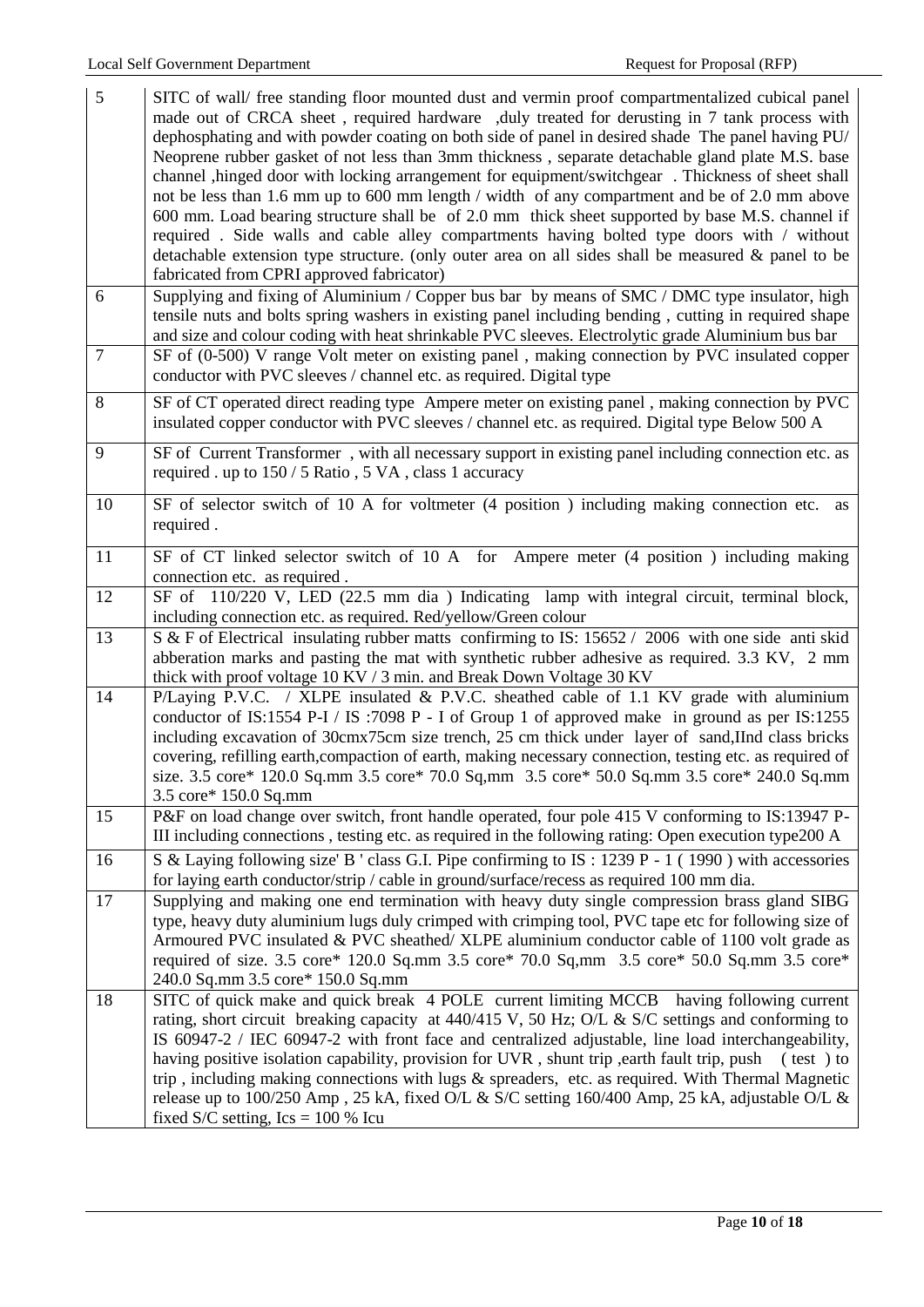| 19 | Supply & Fixing ISI marked (IS: 15683) Portable fire Extinguisher, Carbon-dioxide type flat base        |
|----|---------------------------------------------------------------------------------------------------------|
|    | including valve, discharge hose of not less than 10 mm dia, min. 600 mm long & complete in all          |
|    | respects including initial fill with C02 gas confirming to IS:307-1966 filled to a filling ratio of not |
|    | more than 0.667 and wall suspension bracket. Capacity 4.5 Kg.                                           |
| 20 | P&F of Heavy duty capacitor start, Double ball bearing 900/1400 RPM single phase ISI marked             |
|    | Exhaust fan, IS:2312 marked in existing opening including making connections testing etc. as            |
|    | required. $380 \text{ mm}$ sweep $(900/1400 \text{ RPM})$                                               |

## **Inspections and Tests**

The following inspections and tests shall be performed:

| S. No |                                   | Brief Description of Item   Description of Inspection and/ or Trial and/ or Test for full conformance<br>of the product to the specifications given in RFP |  |  |  |
|-------|-----------------------------------|------------------------------------------------------------------------------------------------------------------------------------------------------------|--|--|--|
| 1.    | and 1<br>equipment<br>accessories | Oxygen plant with all <b>Inspections:</b> As per specifications as per relevant IS code                                                                    |  |  |  |
|       |                                   | Tests: as per technical specification and GoI/GoR norms                                                                                                    |  |  |  |

# **AWARD OF CONTRACT/ AGREEMENT & SECURITY DEPOSIT**

- **1.** Prior to the expiry of the period of validity of the bid, the successful bidder shall be notified through a Letter of Acceptance (LoA) sent through email to be confirmed in writing by Registered / Speed Post / By hand that its Bid has been accepted. Upon receipt of the "LoA", the successful bidder(s) shall return/submit one copy of the LoA duly signed and accepted by its authorized signatory **within 2 days** of from the date of issue of LoA through e-mail. or by presence.
- **2. Performance Security Deposit will be** equal to 2.5**%** of Value of order/contract amount in the form of DD/BC/FDR/Bank Guarantee from any scheduled bank (having its branch at Jaipur) in favour of Jaipur Director local Self department, Jaipur is required to be deposited. The bank guarantee should remain valid for a period of 9 months (Nine months) beyond the date of expiry of the "Warrantee Agreement" from the date of issue of PBG. The Performance Security is to ensure due performance of all obligations of the agency under the contract against an event of default by the agency and/or any material breach of its obligations there under. The Performance Security Deposit shall be refunded after adjustment of outstanding dues, if any, made in accordance with this contract, to the bidder on his application within one month after the completion of contract period and warrantee clause to Director local Self department, Jaipur. The security deposits shall not carry any interest during the tenure of the Contract.
- 3. Agreement on a non-judicial stamp paper of Rs, 500/- only as per stamp act, shall be executed between the successful bidder and Director local Self department, Jaipur within 5 days of issue of LoA. The original copy of the agreement shall be retained by Director local Self department, Jaipur and the copy shall remain with agency.
- 4. The cost of stamp duty for execution of agreement and any other related legal documentation charges / incidental charges shall be borne by the successful bidder only.
- 5. Director local Self department, Jaipur shall retain the right to withdraw the LoA in the event of the successful bidder"s failure to accept the LoA within the limit specified in the above clause. The bidder shall not seek any claim, compensation, damages or any other consideration whatsoever on this account.
- 6. **Any** request for extension of time for deposition of security deposit shall be made in writing with due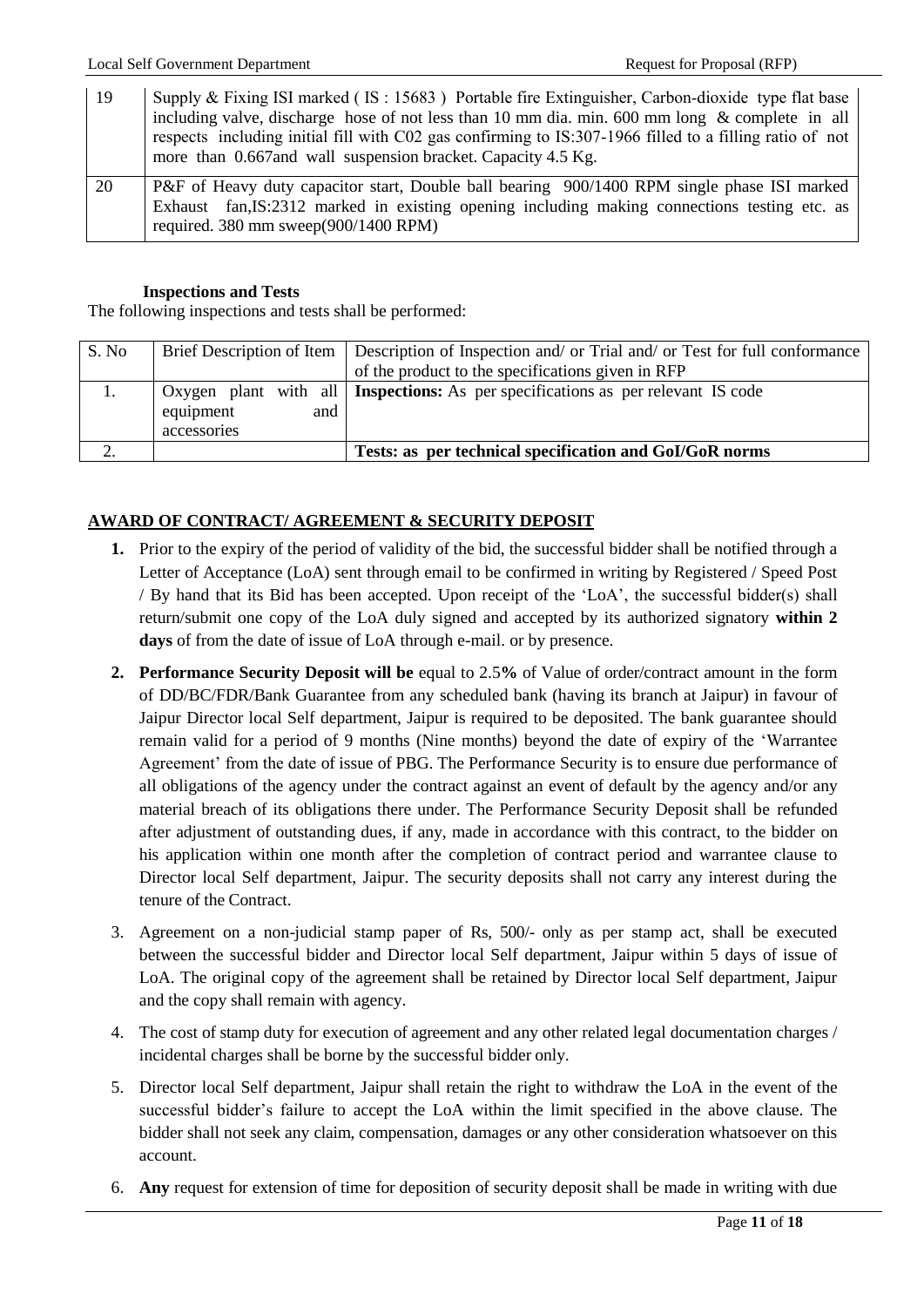justification and it shall be at the discretion of Director local Self department, Jaipur to accept or reject such request.

- 7. **director** local Self department, Jaipur shall have the right to invoke and appropriate the proceeds of the Security Deposits in whole or in part, without notice to the Agency in the event of breach of this Agreement or for recovery of liquidated damages or penalties as per rules/under RTPP ACT 2012 and RTPP Rules 2013.
	- i. The performance security deposit shall be refunded after adjustment of outstanding dues, if any, made in accordance with this contract, to the bidder on his application within one month after at the end of full term of contract period.
	- ii. director local Self department, Jaipur shall reserve the right for deduction of director local Self department, Jaipur dues from the performance security deposit at any stage of agreement, i.e., current/ completion/termination/surrender, against:
- 8. Any amount imposed as penalty and adjustment for all losses/damages suffered by director local Self department, Jaipur for any non-conformity with the terms & condition of the agreement.
- 9. Any amount for which director local Self department, Jaipur becomes liable to the Government/ Third party due to any default by any employee / agent of the supplier.
- 10. Any payment/ fine imposed under the order/judgment of any court/consumer forum or law enforcing agency or any person working on behalf of the Supplier.
- 11. In case of non-acceptance of LoA or non-signing of contract by the successful bidder, even after 5 days of issue of LoA, director local Self department, Jaipur shall cancel the LoA and may award the contract to the other bidder, at its discretion.
- 12. Required approval from authority shall be taken as per the norm of Rajasthan State Pollution Control Board
- 13. **Warrantee Clause** : The warrantee of supplied items should be two years from date of Installation with all parts without taking any considering electric parts or other treated as consumables. During warrantee period supplier is bide to serve services on urgent basis to make the equipment serviceable.

# 14. **Payment Terms**:

Upon delivery of the Goods to the place of delivery, the Supplier shall notify the Procuring Entity and shall submit the following documents for payment

- a.Two copies of invoice/bill showing the description all details
- b.Delivery note, transport receipt, if any;
- c.Manufacturer or Supplier"s warranty certificate;
- d.Pre-shipment/ supplier's factory inspection reports & test reports carried out at works. e.Receipt of Goods from representative of Procuring Entity.
- (i) Payment of 80% of contract amount will be made after receive of machinery in good condition at designated place
- (ii) Balance 20% of contract amount payment will be made after commissioning, testing and successfully operation of plant at designated site complete in all respect as per condition of contract.
- 15. **Liquidated Damages:** Subject to provisions of RFP, if the Supplier fails to deliver any or all of the Goods or perform the Installation services within the period specified in the Contract, the Procuring Entity shall, without prejudice to all its other remedies under the Contract, deduct from the Contract Price, as liquidated damages on the basis of the maximum amount of liquidated damages shall be 10%. Once the maximum is reached, the Procuring Entity may terminate the Contract pursuant to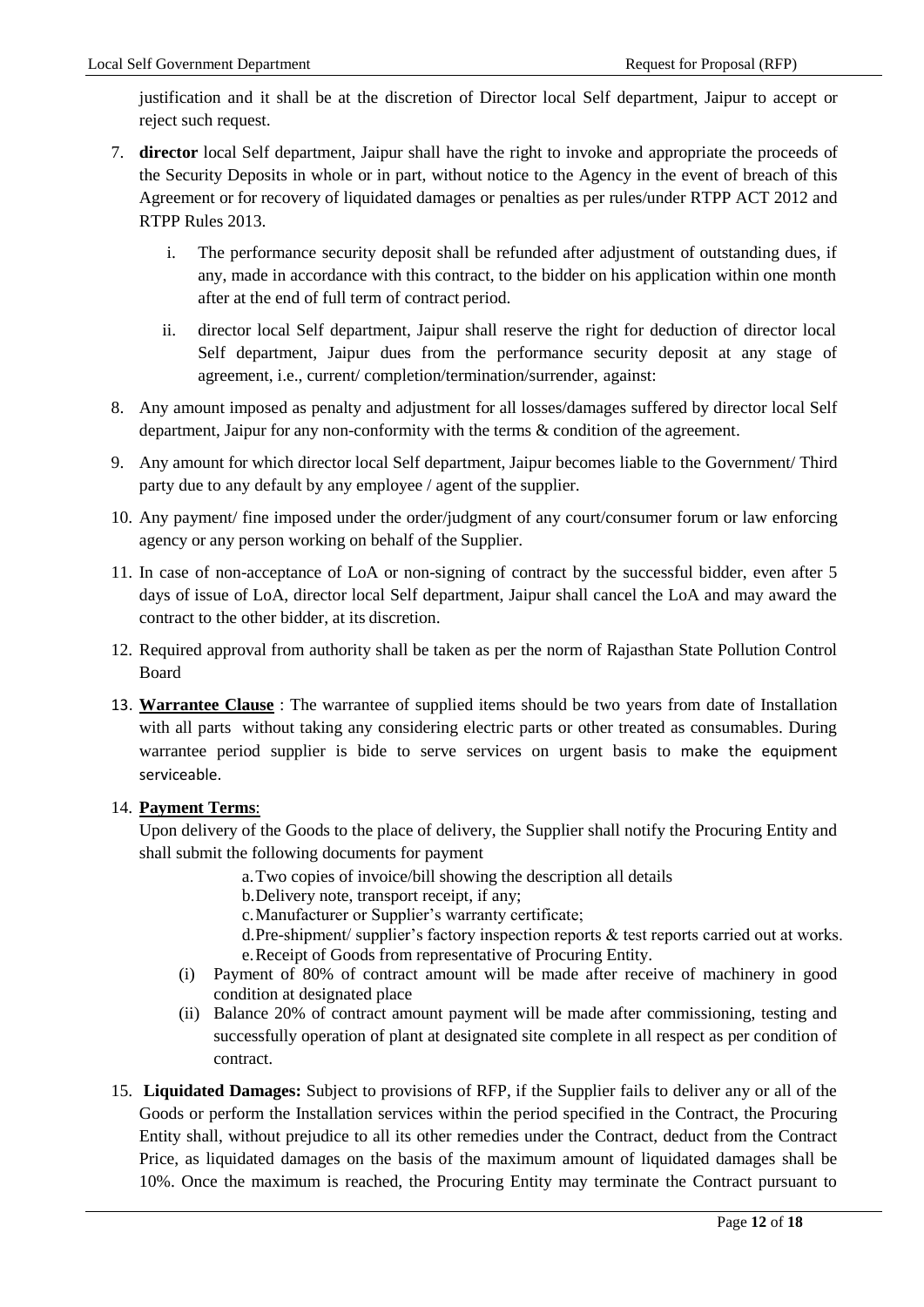RFP.

- 16. **Operation and maintenance: -** The Supplier shall ensure the continuity of the plant and that the breakdown or the deterioration in performance of the machine under normal operating conditions of any items of the machine and equipment and component parts thereof is kept to a minimum. Full operational maintenance comprises the planned and regular maintenance carried out by the supplier on a day-to-day basis, including cleaning, lubricating, minor adjustment, together with the preventive and corrective maintenance plan for those items of the plant and equipment.
- 17. During the DLP period all complants/defects/defective parts shall be replace by the vendor within 24 hour after receiving complaint.
- 18. The Supplier/Contractor shall be fully responsible for any damage of breakage of civil work during execution.
- 19. All the labour laws and safety laws shall be applicable all the safety arrangement shall be done by the contractor
- 20. All safety measures required for COVID-19 pandemic shall be complied.
- 21. Any Dispute will be resolution by the committee and Jurisdiction of Court Jaipur only.
- 22. All the provision of RTPP Act 2012 and Rule 2013 shall be applicable.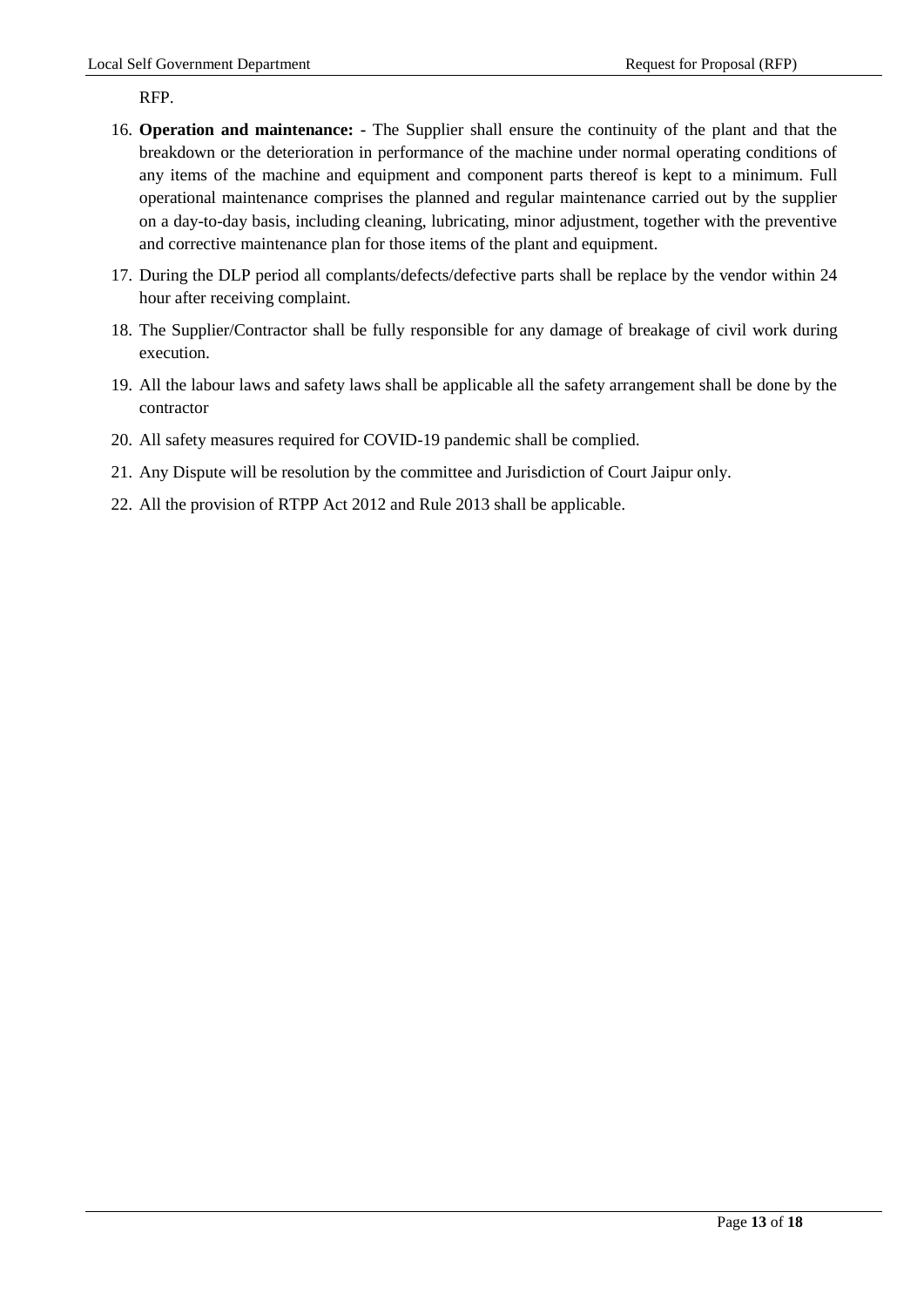## **Contract Agreement Forms**

(To be executed on a non judicial stamp of appropriate value)

THIS AGREEMENT made on this day of  $\qquad \qquad$ , between of (hereinafter "the Procuring") Entity"), of the one part, and of hereinafter "the Supplier"), of the other part:

WHEREAS the Procuring Entity invited Bids for certain Goods and Installation Services, viz., and has accepted a Bid by the Supplier for the supply of those Goods and Installation Services for the sum of (herein after "the Contract Price").

## NOW THIS AGREEMENT WITNESS AS FOLLOWS:

- 1. In this Agreement words and expressions shall have the same meanings as are respectively assigned to them in the Contract referred to.
- 2. The following documents shall be deemed to form and be read and construed as part of this Agreement, viz.:
	- a) Supply Order
	- b) The Procuring Entity"s Notification to the Supplier of Award of Contract;
	- c) Addendum if any
	- d) The Special Conditions of Contract;
	- e) The General Conditions of Contract;
	- f) The Schedule of Supply and technical specification;
	- g) Instructions to Bidders;
	- h) The Notice Inviting Bids;

This Contract shall prevail over all other Contract documents. In the event of any discrepancy or inconsistency within the Contract documents, the documents shall prevail in the order listed above.

- 3. In consideration of the payments to be made by the Procuring Entity to the Supplier as indicated in this Agreement, the Supplier hereby covenants with the Procuring Entity to provide the Goods and Installation Services and to remedy defects therein in conformity in all respects with the provisions of the Contract.
- 4. The Procuring Entity hereby covenants to pay the Supplier in consideration of the provision of the Goods and Installation Services and the remedying of defects therein, the Contract Price or such other sum as may become payable under the provisions of the Contract at the times and in the manner prescribed by the Contract.
- 5. Jurisdiction of court shall be at Jaipur court only

IN WITNESS whereof the parties hereto have caused this Agreement to be executed in accordance with the laws of India and Rajasthan on the day, month and year indicated above.

Signed by (For and on behalf the Supplier) Signed by the Procuring Entity (On behalf of Governor of Rajasthan ) Name  $\mathbf{S}$  signature  $\mathbf{S}$ 

| Signature            |                    |
|----------------------|--------------------|
| In the presence of   | In the presence of |
| Witness1             | Witness 1          |
| Name                 | Name               |
| Signature            | Signature          |
| Address              | Address            |
| Witness <sub>2</sub> | Witness 2          |
| Name                 | Name               |
| Signature            | Signature          |
| Address              | Address            |
| Date                 | Date               |
|                      |                    |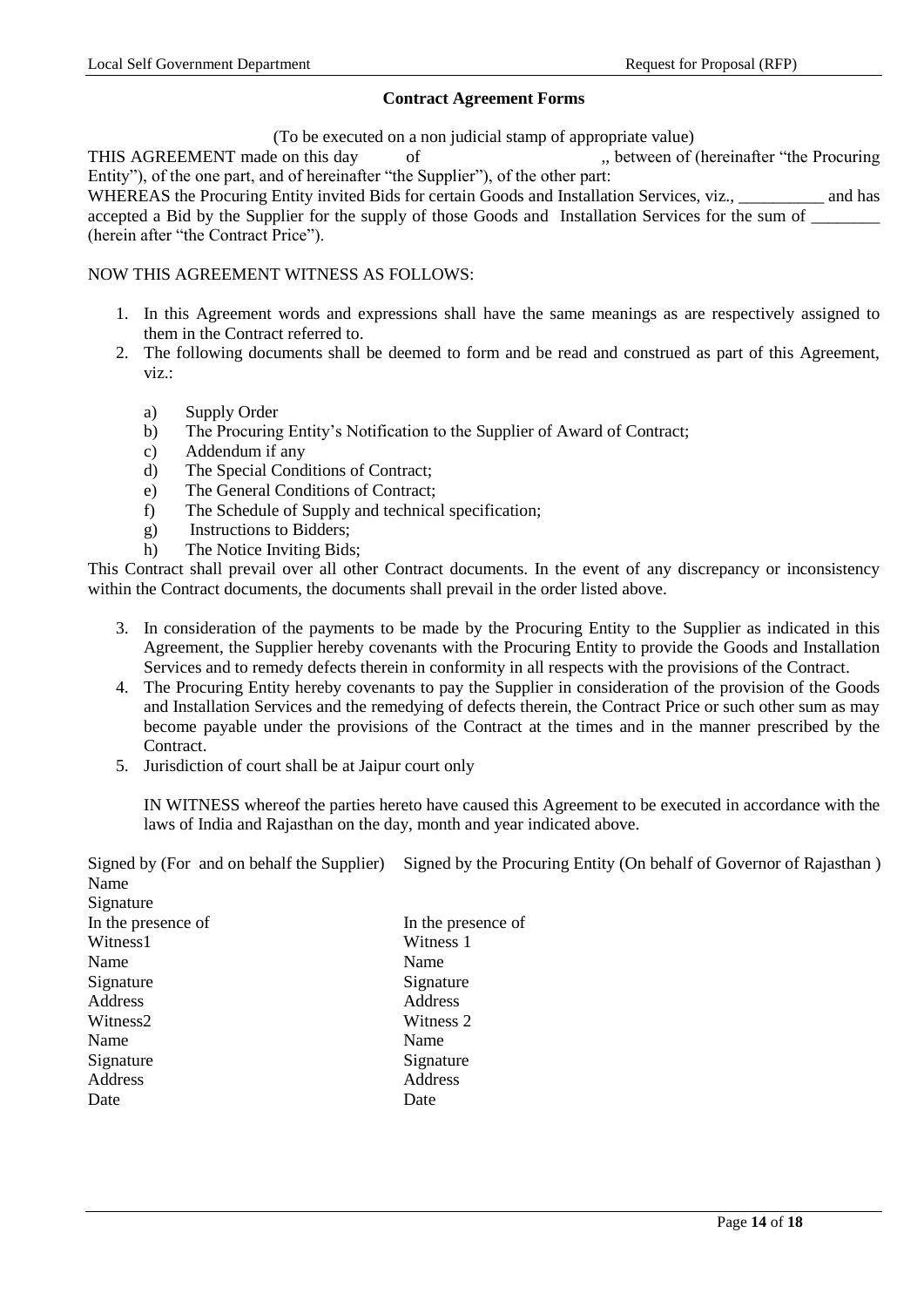### **Performance Security**

(To be given by a Scheduled Bank in India or other Issuer acceptable to the Procuring Entity) Date: Contract Name and No.: To:

WHEREAS\_\_\_\_\_\_\_\_\_\_\_\_\_\_\_(hereinafter "the Supplier") has undertaken, pursuant to Contract No.\_\_\_\_\_\_\_\_\_\_\_\_\_\_\_dated \_\_\_\_\_\_\_\_\_\_\_\_\_\_\_\_ to supply\_\_\_\_\_\_\_\_\_\_\_ (hereinafter "the Contract"). AND WHEREAS it has been stipulated by you in the aforementioned Contract that the Supplier shall furnish you with a Security issued by a reputable guarantor for the sum specified therein as Security for compliance with the Supplier"s performance obligations in accordance with the Contract. AND WHEREAS the undersigned, legally domiciled in \_\_\_\_\_\_\_\_\_\_\_\_\_\_\_\_\_\_\_\_\_\_\_, (hereinafter "the Guarantor"), have agreed to give the Supplier a Security:

THEREFORE WE hereby affirm that we are Guarantors and responsible to you, on behalf of the Supplier, up to a total an amount of rupees\* \_\_\_\_\_\_\_\_\_\_ and we undertake to pay you, upon your first written demand declaring the Supplier to be in default under the Contract, without cavil or argument, any sum or sums within the limits of \_\_\_\_\_\_\_\_\_\_\_\_\_\_\_ as aforesaid, without your needing to prove or to show grounds or reasons for your demand or the sum specified therein.

The Guarantor agrees to extend this guarantee for a specified period in response to the Procuring Entity"s written request for such extension for that specified period, provided that such request is presented to the Guarantor before the expiry of the guarantee.

This guarantee shall expire, no later than the .... Day of ...., .... . \*\*, and any demand for payment under it must be received by us at this office on or before that date.

Name In the capacity of Signed Duly authorized to sign the Security for and on behalf of Bank"s Seal Date

*\** The Guarantor shall insert an amount representing the percentage of the Contract Price specified in the Contract \*\* Insert the date sixty days after the expected completion date, including period of Warranty/ Guarantee and maintenance period, if any.

Notes: 1. all italicized text is for guidance on how to prepare this advance payment guarantee and shall be deleted from the final document.

2. The Procuring Entity should note that in the event of an extension of the time for completion of the Contract, the Procuring Entity would need to request an extension of this guarantee from the Guarantor. Such request must be in writing and must be made prior to the expiration date established in the guarantee.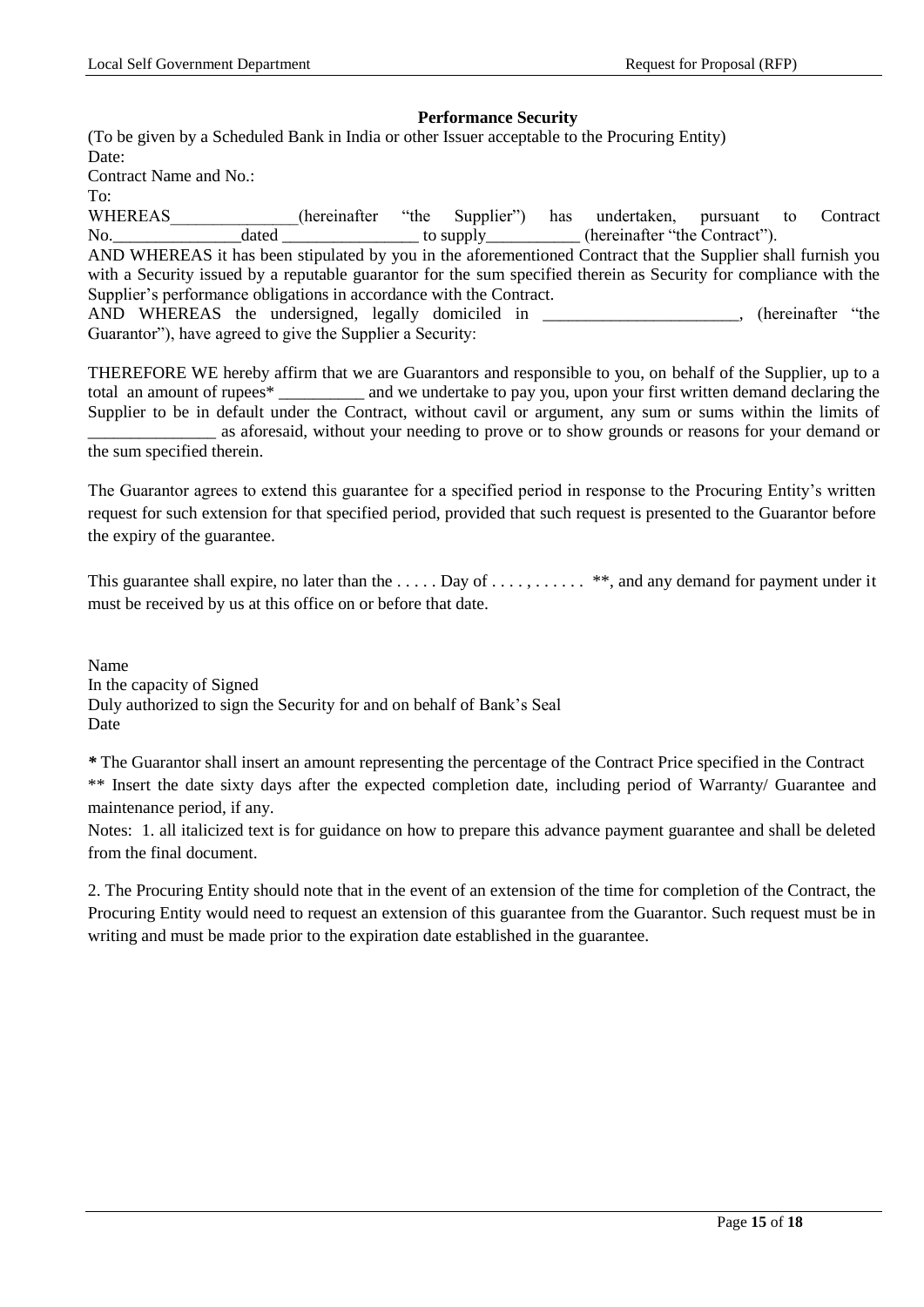## **Performance Security Declaration**

Date: [insert date (as day, month and year)]

Contract Name and No.:

[insert name and number of Contract] To:

[insert complete name of Procuring Entity]

We, the undersigned, declare that:

We understand that, according to your conditions, the Contract must be supported by a Performance Security Declaration as a guarantee to ensure fulfillment of our all performance obligations under the Contract for [insert name of subject matter of procurement].

We accept that we will automatically be suspended from being eligible for bidding in any contract with you for the period of time of [Procuring Entity to indicate here the period of time for which the Procuring Entity will declare a Bidder ineligible to be awarded a Contract if the performance Security Declaration is to be executed.] starting on the date that we receive a notification from you, the

[Procuring Entity] that our Performance Security Declaration is executed, if we are in breach of any of our performance obligation under the conditions of the Contract, We understand this Performance Security Declaration shall expire after 60 days of completion of our all obligations under the Contract including warranty/ Guarantee, operation, maintenance, etc. in accordance with the conditions of the Contract.

Signed:------------------------------

[insert signature of person whose name and capacity are shown]

In the capacity of:

[insert legal capacity of person signing the Performance Security Declaration]

Name:---------------

[insert complete name of person signing the Performance Security Declaration]

Duly authorized to sign the Performance Security Declaration for and on behalf of: [insert complete name of Supplier]

Dated on------------ day of ------------, [insert date of signing]

Corporate Seal------------------------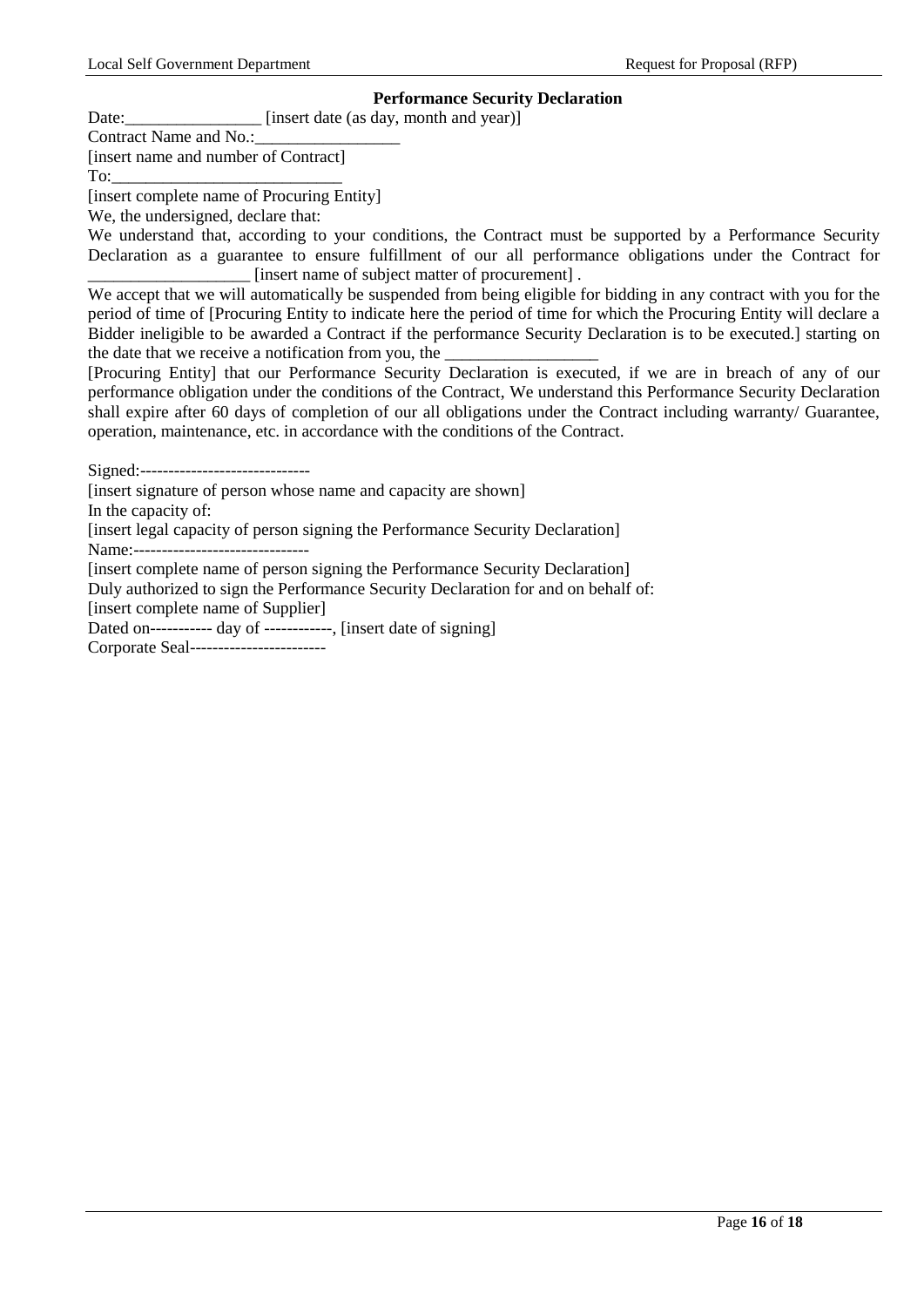## **Letter of Acceptance** *[On letter head paper of the Procuring Entity] No. . . . . . . . Dated . . . . . . .* To: . . . . . . . . . . *[name and address of the Supplier]* . . . . . . . . . . Subject:  $\ldots \ldots \ldots$  *[Notification of Award for the Works]* ......... This is to notify you that your Bid dated . . . . [*date]* . . . . for execution of the *. . . . . . . . . . [name of the contract and identification number, as given in the Contract Data] . . . . . . . . . .* for the Accepted Contract Amount of the equivalent of *. . . . . . . . [.amount in numbers and words and name of currency] . . . . . . . . .*, as corrected and modified in negotiations and in accordance with the Instructions to Bidders has been accepted by …. *[designation of the Procuring Entity]* …………*…….*. The date of commencement and completion of the Works shall be: ………………………………………………………………………………………… You are requested to furnish the Performance Security/ Performance Security Declaration within ………… Days in the form given in the Contract Forms for the same for an amount equivalent to Rupees …………… within ……… days of notification of the award valid up to 60 days after the date of expiry of Defects

Liability Period and maintenance period, if applicable, and sign the Contract, failing which action as stated in sub-section 2 of section 42 of the Rajasthan Transparency in Public Procurement Act, 2012 and Instructions to Bidders shall be taken.